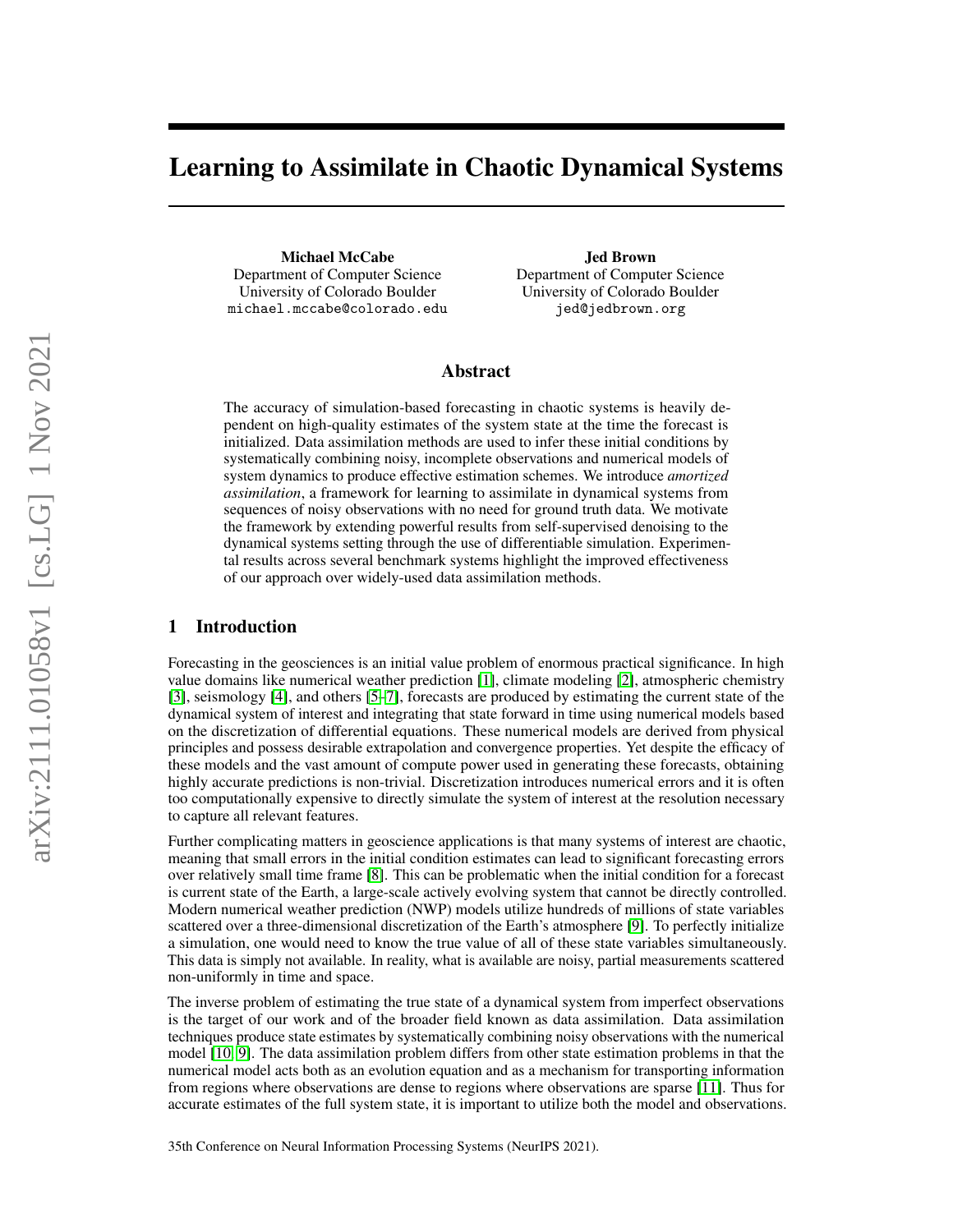One recent trend in deep learning research has been the push to develop neural network models to replace expensive, oft repeated processes. This incurs a large upfront cost to train the network in exchange for a faster solution to subsequent iterations of the problem. These amortized methods were initially developed for statistical inference [\[12\]](#page-10-6) but have also been used in the context of numerical simulation [\[13\]](#page-10-7), and meta-learning [\[14\]](#page-10-8). Our work extends this approach to variational data assimilation [\[15\]](#page-10-9).

In this work, we introduce a self-supervised framework for learning to assimilate which we call amortized assimilation. Here, we use the term self-supervised to indicate that our method learns to assimilate entirely from trajectories of noisy observations without the use of ground truth data during training. Our design incorporates the objective flexibility of variational assimilation but amortizes the expense of solving the nonlinear optimization problem inherent to variational methods into the training of a neural network that then behaves as a sequential filter.

Our contributions are both theoretical and empirical. In Section [3.1,](#page-3-0) we introduce an amortized assimilation architecture based on the Ensemble Kalman Filter [\[16\]](#page-10-10). We then develop the theory of amortized assimilation in Section [3.2](#page-4-0) by extending the powerful self-supervised denoising results of Batson and Royer [\[17\]](#page-10-11) to the dynamical systems setting through the use of differentiable simulation. We then support this theory through a set of numerical experiments<sup>[1](#page-1-0)</sup> in Section [5,](#page-6-0) where we see that amortized assimilation methods match or outperform conventional approaches across several benchmark systems with especially strong performance at smaller ensemble sizes.

## 2 Preliminaries

<span id="page-1-2"></span>Problem Setting In this work, we consider a dynamical system with state variable  $\mathbf{x}(t) \in C \subset \mathbb{R}^d$ where C is a compact subset of  $\mathbb{R}^d$  and system dynamics defined by the differential equation:

$$
\frac{d\mathbf{x}}{dt} = g(\mathbf{x}(t))\tag{1}
$$

with  $g$  as a time-invariant, Lipschitz continuous map from  $\mathbb{R}^d \to \mathbb{R}^d$ . The state is observed at a sequence of K discrete time points  $\{\tau_0, \tau_1, \ldots, \tau_K\}$  generating the time-series  $\mathbf{y}_{0:K} = \{\mathbf{y}_0, \mathbf{y}_1, \dots, \mathbf{y}_K\}$  where  $0 \leq$  $k \leq K$  is an index corresponding to the time point

<span id="page-1-1"></span>

Figure 1: Observations are assumed to be generated from a Hidden Markov Model.

 $\tau_k$ . These observations are imperfect representations of the system states  $\mathbf{x}_{0:K} = {\mathbf{x}_0, \mathbf{x}_1, \dots, \mathbf{x}_K}$ generated from observation operators of the form:

$$
\mathbf{y}_k = \mathcal{H}_k(\mathbf{x}_k) + \boldsymbol{\eta}_k \tag{2}
$$

where  $\mathcal{H}_k$  is an arbitrary potentially nonlinear function and  $\eta_k \sim \mathcal{N}(0, \sigma_k^2 \mathbf{I})$ . This noise model is often referred to as a Hidden Markov Model (Figure [1\)](#page-1-1). In the classical assimilation setting, the observation operators are assumed to be known *a priori* though our proposed method is capable of learning a subset of observation operators. For a problem like numerical weather prediction, these operators may represent measurements taken of certain atmospheric quantities at a particular measurement location.

Data assimilation is then the inverse problem of estimating the true trajectory  $\mathbf{x}_{0:K}$  from our noisy observations  $y_{0:K}$  and our model of the system evolution:

$$
\mathbf{x}(\tau_{k+1}) = \mathcal{M}_{k:k+1}(\mathbf{x}(\tau_k)) = \mathbf{x}(\tau_k) + \int_{\tau_k}^{\tau_{k+1}} g(\mathbf{x}(t)) dt.
$$
 (3)

Sequential Filtering In the absence of ground truth, it is practical to present data assimilation from a statistical perspective. In particular, the quantity of interest that we are concerned with in this paper is the *filtering distribution*  $p(\mathbf{x}_k | \mathbf{y}_{0:k})$ . Efficient algorithms for estimating the filtering distribution

<span id="page-1-0"></span> $^1$ Code available at <code><https://github.com/mikemccabe210/amortizedassimilation>.</code>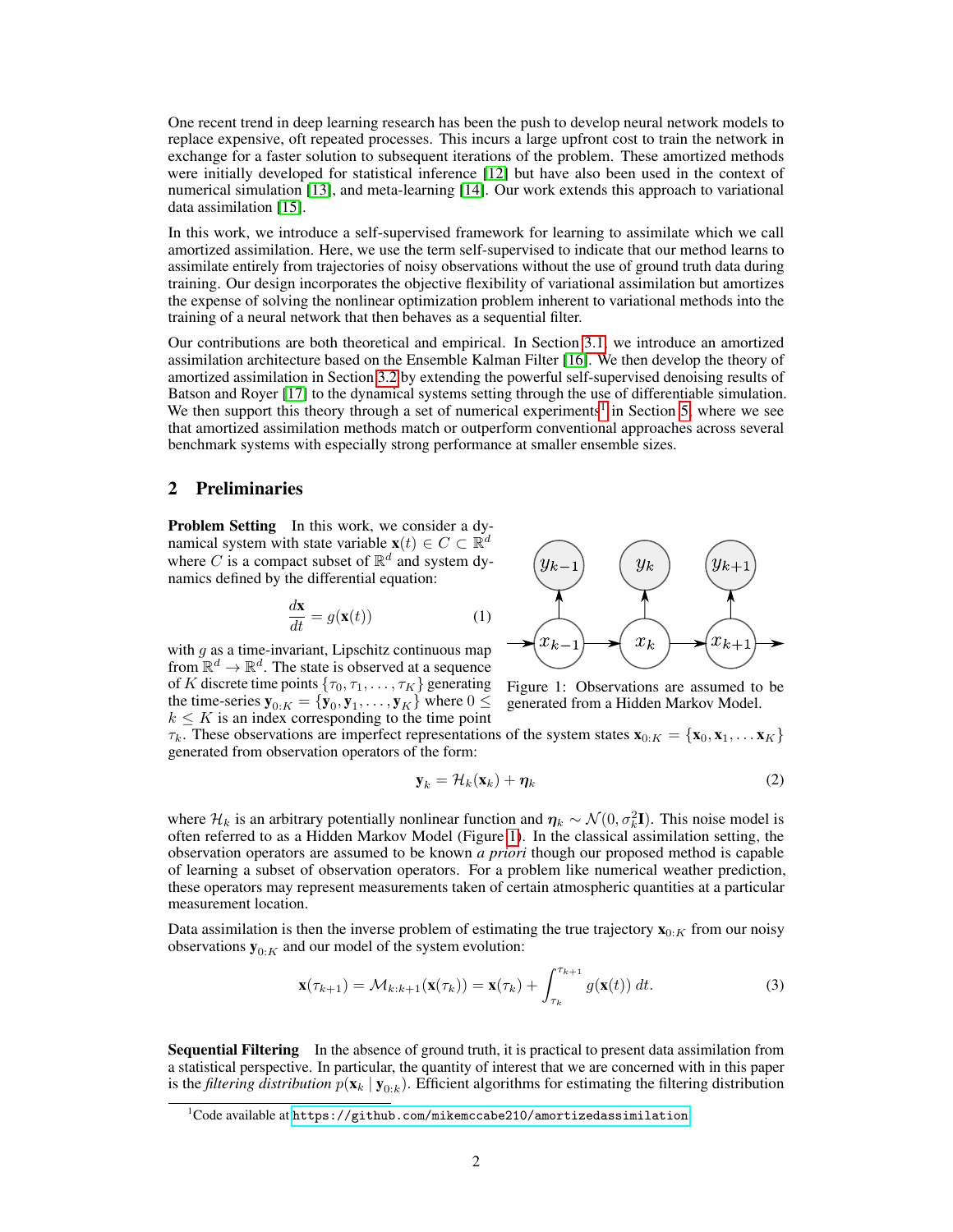<span id="page-2-0"></span>

Figure 2: Ensemble filters model the time-evolution of uncertainty under nonlinear dynamics by maintaining a set of samples from the state distribution and simulating their trajectories forward in time. Observations are then used to refine these forecast estimates in what is called the analysis step.

are derived from exploiting dependence relationships in the generative model to produce the two step cycle:

**Forecast:** 
$$
p(\mathbf{x}_k \mid \mathbf{y}_{0:k-1}) = \int_{\mathbb{R}^d} p(\mathbf{x}_k \mid \mathbf{x}_{k-1}) \, d\mathbf{x}_{k-1}
$$
(4a)

**Analysis:** 
$$
p(\mathbf{x}_k | \mathbf{y}_{0:k}) \propto p(\mathbf{y}_k | \mathbf{x}_k) p(\mathbf{x}_k | \mathbf{y}_{0:k-1})
$$
(4b)

When evaluating data assimilation methods, the objective function is often evaluated with respect to the "analysis" estimates as these act as these are the initial conditions used for the next forecast phase. In subsequent sections, we will use  $\mathbf{x}_k^f$  and  $\mathbf{x}_k^a$  to refer to forecast and analysis estimates of  $\mathbf{x}_k$ respectively.

In the case of linear dynamics with Gaussian uncertainties, the Kalman filter [\[18\]](#page-10-12) provides both the forecast and analysis distributions exactly in closed form. However, the general case is significantly more complicated. Under nonlinear dynamics, computing the forecast distribution requires the solution of the Fokker-Planck partial differential equation [\[19\]](#page-10-13). While finding an exact solution to these equations is computationally infeasible, one can produce what is called an ensemble estimate of the forecast distribution using Sequential Monte Carlo methods [\[20\]](#page-10-14).

Ensemble filters (Figure [2\)](#page-2-0) replace an exact representation of the uncertainty over states with an empirical approximation in the form of a small number of samples called particles or ensemble members. The forecast distribution can then be estimated by integrating the dynamics forward in time for each ensemble member independently. Allowing for full generality leads to particle filter approaches while enforcing Gaussian assumptions leads to the Ensemble Kalman filter (EnKF) [\[16\]](#page-10-10). The former is rarely used in data assimilation settings as particle filters can become degenerate in high dimensions [\[21\]](#page-10-15) while the latter has been quite successful in practice. Like the classical Kalman filter, the EnKF assumes that both the state distribution and observation likelihoods are Gaussian. The latter is often reasonable, but the former is a rather strong assumption under nonlinear dynamics.

Ensemble methods possess an inherent trade-off in that larger ensembles more accurately model uncertainty, but each ensemble member requires independently integrating the dynamics forward in time which can be significantly more expensive than the assimilation step itself. Bayesian filters rely on robust covariance estimates to maintain stability which can be difficult to obtain when using a small ensemble. Heuristics such as covariance inflation [\[22\]](#page-11-0) and localization [\[23\]](#page-11-1) have been developed to improve stability at smaller ensemble sizes, but there remains value in developing methods that improve upon the accuracy of these approaches.

Variational Assimilation The alternative to sequential filters is variational assimilation. Variational assimilation methods, like 4D-Var [\[24\]](#page-11-2), directly solve for the initial conditions of a system by finding the state  $x_0$  which minimizes the negative log posterior density through nonlinear optimization. This is expensive, but gradient-based optimization utilizing the adjoint of the numerical model avoids the persistent Gaussian state assumptions necessary for tractable Bayesian filters. Furthermore, these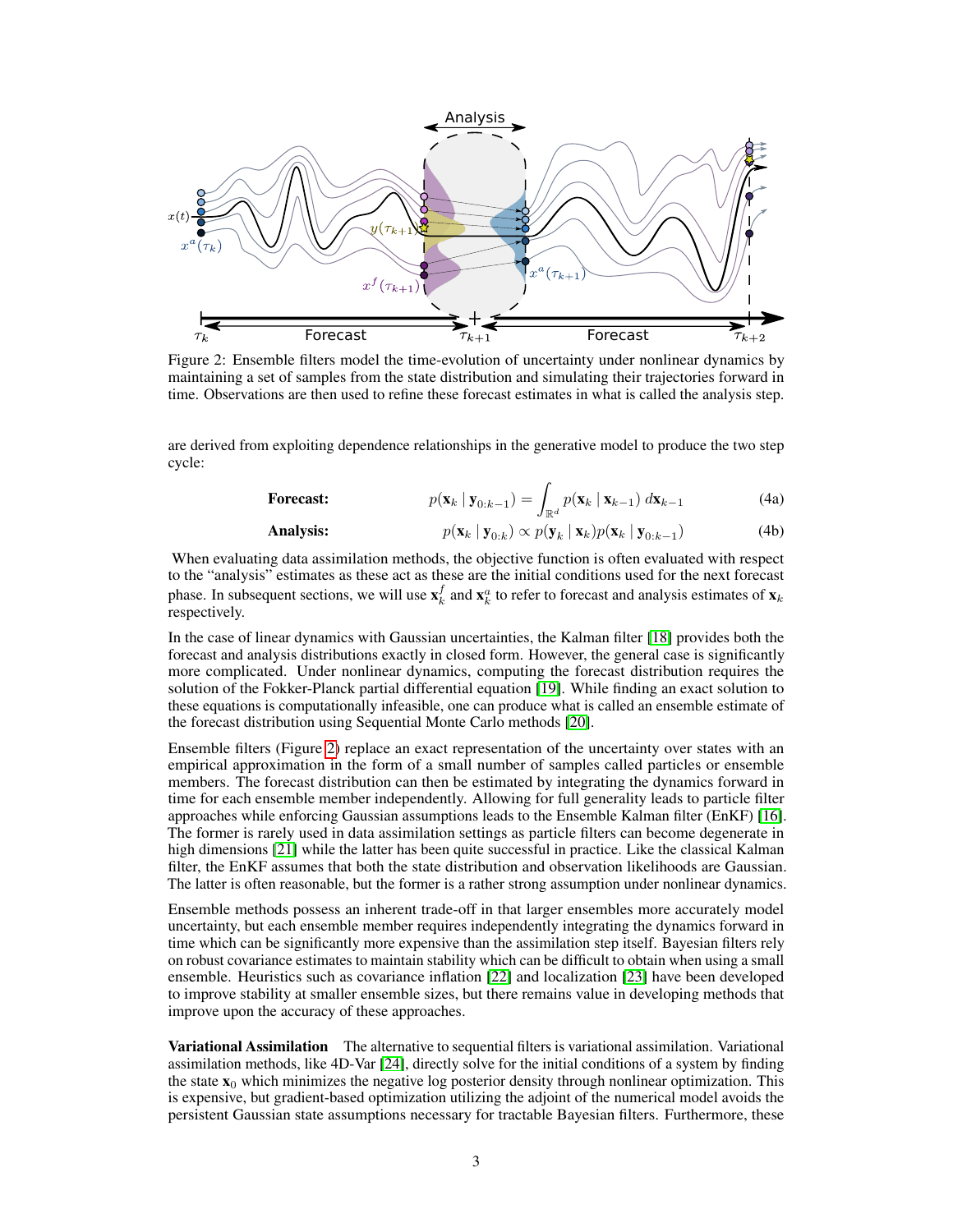<span id="page-3-1"></span>

Figure 3: The AmEnF replaces the analysis step of a conventional ensemble filter with a neural network trained using historical data. The model uses an augmented state which includes both standard inputs as well as recurrent memory.

methods can be augmented by auxiliary objectives promoting concordance with physical properties like conservation laws.

## 3 Amortized Assimilation

#### <span id="page-3-0"></span>3.1 Amortized Ensemble Filters

Our proposed approach attempts to combine the flexibility of variational methods with the efficiency of sequential filters by training a neural network to act as an analysis update mechanism. Before diving into the theory, we present the general amortized assimilation framework from the perspective of a specific architecture which we call the Amortized Ensemble Filter (AmEnF). The AmEnF (Figure [3\)](#page-3-1) replaces the EnKF analysis equations with a parameterized function in the form of a neural network whose weights are optimized for a specific dynamical system during training. By unrolling a fixed number of assimilation cycles as first proposed in Haarnoja et al. [\[25\]](#page-11-3), the AmEnF can be trained efficiently using backpropagation through time [\[26\]](#page-11-4). The loss used for this training will be discussed in more detail in Section [3.2.](#page-4-0)

One advantage of decoupling from the statistical model in this way is that it allows us to incorporate more information into our analysis process. Like the EnKF, the analysis ensemble members are computed using the forecast values  $\mathbf{x}_{i,k}^f$  for each ensemble member  $i \in [m]$  with m denoting the number of ensemble members, the ensemble covariance  $P_k^f$ , and the observations  $y_k$ . However, we augment these features with the dynamics  $g(\mathbf{x}_{i,k}^f)$  and coordinate-wise recurrent memory  $\mathbf{c}_{i,k-1}$ resulting in the following update equations:

$$
\mathbf{x}_{i,k}^f = \mathcal{M}_{k-1:k}(\mathbf{x}_{i,k-1}^a)
$$
\n
$$
\mathbf{z}_{x_i}, \mathbf{z}_{c_i} = f_L(\mathbf{x}_{i,k}^f, P_k^f, \mathbf{y}_k, g(\mathbf{x}_{i,k}^f), \mathbf{c}_{i,k-1})
$$
\n
$$
\mathbf{z}_{x_i}, \mathbf{z}_{c_i} = f_L(\mathbf{x}_{i,k}^f, P_k^f, \mathbf{y}_k, g(\mathbf{x}_{i,k}^f), \mathbf{c}_{i,k-1})
$$
\n
$$
\mathbf{x}_{i,k}^a = \lambda_{x_i} \odot \mathbf{x}_{i,k}^f + \mathbf{z}_{x_i}
$$
\n
$$
\mathbf{z}_{i,k} = \lambda_{c_i} \odot \mathbf{c}_{i,k-1} + \mathbf{z}_{c_i}
$$
\n
$$
\mathbf{z}_{i,k} = \lambda_{c_i} \odot \mathbf{c}_{i,k-1} + \mathbf{z}_{c_i}
$$

where  $f_L$  and  $f_N$  are neural networks with linear and sigmoid final activations respectively. We implement these as a single network which is split only at the final layer. We observed notable gains to training stability through the inclusion of this sigmoid-gated final layer. For scalability, we do not use the full covariance matrix as an input to the model. Rather, we include local covariance entries as additional feature channels where each channel represents the covariance with the state value at a fixed relative spatial position. For instance in a 1D system, the relative covariance channels may contain the variance at the given point and the covariances with the points to the left and right.

The inclusion of recurrent memory may seem out of place when the dynamics are assumed to be Markovian. However, while the dynamics themselves are Markovian, the data assimilation process is not. The inclusion of memory allows the model to learn from the past without explicitly including previous states and observations. This is a significant benefit in practice. The other non-standard inclusion, the local dynamics, led to a small performance boost as well. As our method is not reliant on generative models of the inputs, additional features could be added trivially.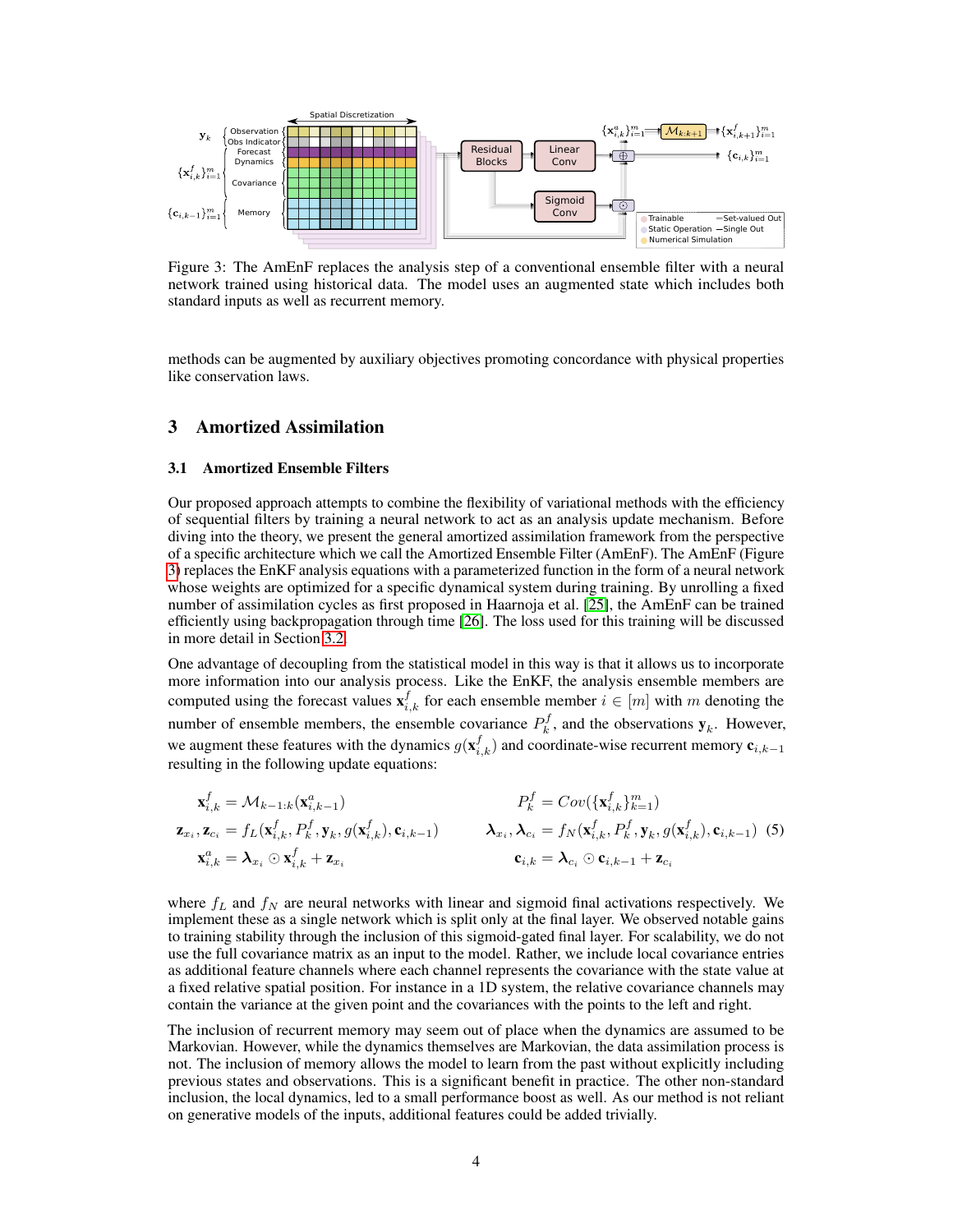#### <span id="page-4-0"></span>3.2 Self-Supervised Assimilation

The major obstacle to training an assimilation model is the lack of ground truth data. In this section, we derive theoretical motivation for the self-supervised training procedure that lies at the heart of amortized assimilation. Recent work in image denoising has shown that self-supervised methods are a promising alternative to denoising methods with explicit noise models. Lehtinen et al. [\[27\]](#page-11-5) initially demonstrated the ability to denoise images without clean ground truth images by using multiple noise samples. Batson and Royer  $[17]$  expanded this idea to the more general  $J$ -invariance framework which exploits independence assumptions between noise in different partitions of the state vector to derive a valuable decomposition of the denoising loss. Techniques developed using this approach have exhibited comparable performance to explicitly supervised denoising across multiple applications [\[28](#page-11-6)[–30\]](#page-11-7). In our work, we extend this approach to the dynamical systems setting using differentiable simulation. As we do not need the full generality of the  $\mathcal{J}$ -invariance framework to derive our results, we begin by restricting Proposition 1 from Batson and Royer [\[17\]](#page-10-11) to our setting.

**Lemma 1** (*Noise2Self* – Restricted). Suppose concatenated noisy observation vector  $y = [y_k; y_{k+1}]$ *is an unbiased estimator of concatenated state vector*  $\mathbf{x} = [\mathbf{x}_k; \mathbf{x}_{k+1}]$  and that the noise in  $\mathbf{y}_k$  is *independent from the noise in*  $y_{k+1}$ *. Now let*  $z = f(y) = [z_k; z_{k+1}]$ *. If f is a function such that*  $z_{k+1}$ *does not depend on the value of*  $y_{k+1}$  *then:* 

$$
\mathbb{E}_{\mathbf{y}}||f(\mathbf{y})_{k+1} - \mathbf{y}_{k+1}||^2 = \mathbb{E}_{\mathbf{y}}[||f(\mathbf{y})_{k+1} - \mathbf{x}_{k+1}||^2 + ||\mathbf{y}_{k+1} - \mathbf{x}_{k+1}||^2]
$$
(6)

While the proof of this lemma can be found in the supplementary materials  $(C.1)$ , the main takeaway is that if we are able to define a search space for our denoising function such that all  $f$  in the space have the stated independence property, then the expected self-supervised denoising loss can be decomposed into the expected supervised loss and the noise variance. As the noise variance term is irreducible, this decomposition implies that minimizing the expected self-supervised loss is equivalent to minimizing the expected supervised loss.

Moving back over to data assimilation, our ultimate goal is to train a neural network to act as our denoising agent. Letting  $f_\theta$  denote a neural network parameterized by weights  $\theta$ , we can formalize the objective that we'd actually like to minimize as the supervised analysis loss:

$$
\mathcal{L}^a(\theta) = \frac{1}{K-1} \sum_{k=1}^{K-1} \left\| \left( \frac{1}{m} \sum_{i=1}^m f_\theta(\mathbf{x}_{i,k}^f, P_k^f, \mathbf{y}_k, g(\mathbf{x}_{i,k}^f), \mathbf{c}_{i,k-1}) \right) - \mathbf{x}_k \right\|^2.
$$
 (7)

This supervised loss reflects that our goal is to produce the best initial condition estimates at the start of a forecast window. Unfortunately,  $\mathbf{x}_k$  is unknown so this objective cannot be used to train a denoising model. In the amortized assimilation framework, we instead minimize what we call the self-supervised forecast loss:

$$
\mathcal{L}^{ssf}(\theta) = \frac{1}{K-1} \sum_{k=1}^{K-1} \left\| \left( \frac{1}{m} \sum_{i=1}^{m} \mathcal{H}_{k+1}(\mathcal{M}_{k:k+1} \circ f_{\theta}(\mathbf{x}_{i,k}^f, \cdot) \right) - \mathbf{y}_{k+1} \right\|^2.
$$
 (8)

The self-supervised approach (Figure [4\)](#page-5-0) has the obvious advantage that it uses readily available noisy observations as the training target. However, we can also show that it is theoretically well-motivated under Lemma 1. Differentiable simulation acts as a bridge between our denoised estimate and future observations which are assumed to have independently sampled noise under the generative model described in Section [2.](#page-1-2) While Lemma 1 is stated in terms of one step ahead forecasting, similar to prior work [\[31\]](#page-11-8), we observe significantly improved performance by unrolling the procedure over multiple steps.

The power of this approach lies in the fact that the forecast objective can actually be used to bound the analysis objective so that minimizing the forecast objective is equivalent to minimmizing an upper bound on the analysis objective. To show this, apart from the previously specified generative model assumptions, we rely on two additional assumptions:

Assumption 1 (Uniqueness of Initial Value Problem (IVP) Solution). *The autonomous system evolution equation*  $x'(t) = g(x(t))$  *is deterministic and L-Lipschitz continuous in* x *thus admitting a unique solution to the initial value problem under the Picard-Lindelöf theorem [\[32\]](#page-11-9)*.

**Assumption 2** (Unbiased Observation Operators). *For all observation operators*  $\mathcal{H}_k$ *, the observation*  $y_k$  is an unbiased estimator of some subset of  $x_k$ , ie. if  $x_k^S$  is the restriction of  $x_k$  to some subset of *features S then*  $\mathbb{E}[y_k | x_k^S] = x_k^S$ .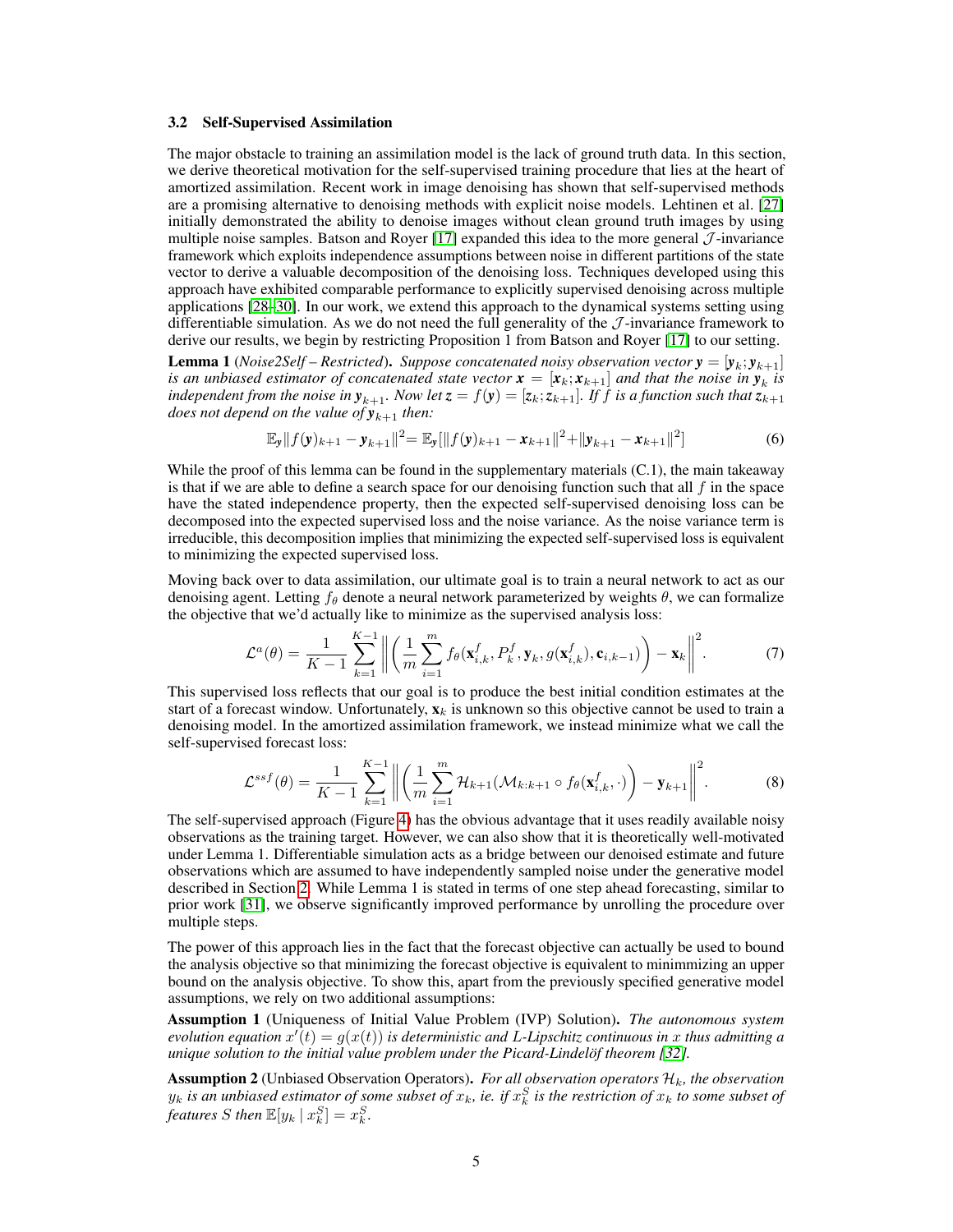<span id="page-5-0"></span>

Figure 4: The self-supervised training process is unrolled across multiple filtering steps. Loss is evaluated between "pseudo-observations" and noisy observations obtained from the system.

We also define an additional loss, the supervised forecast loss  $\mathcal{L}^f$  as the mean squared error between the forecast state and the true state. For the purposes of our analysis, we'll assume that  $S$  is the full state such that  $\mathbb{E}[y_k | x_k] = x_k$  though this will not be the case in our numerical experiments. Our first result focuses on the case where the supervised loss is driven to zero.

Proposition 1 (Zero Loss Regime). *Under the stated assumptions, let*  $f_{\theta}$  *denote a family of functions*  $\alpha$ *parameterized by*  $\theta$  *for which*  $\min_{\theta} \mathcal{L}^f(\theta) = 0$ . For any  $\hat{\theta}$  which achieves this minimum, it is also *true that*  $\mathcal{L}^a(\theta) = 0$  *and that*  $\theta$  *is in set of minimizers of*  $\mathbb{E}_{y_{0:K}}[\mathcal{L}^{ssf}(\theta)].$ 

The proof can be found in the supplementary materials (C.2). This case provides important motivation by showing that if a perfect denoiser exists and is contained within our search space then it is also in the set of minimizers for our expected self-supervised objective. This does not necessarily mean that such a function will be discovered as the objective is non-convex and in practice, we're minimizing the self-supervised loss over a finite sample rather than over the expectation of the noise distribution.

For the more general case, with sufficiently smooth dynamics, one might expect that over short time horizons, a function which minimizes the forecast loss should perform well for the analysis loss, this is not guaranteed and depends on the properties of the system under study. For our bound, we only consider the supervised losses as per the decomposition in Lemma 1, minimizing the expected self-supervised forecast loss is equivalent to minimizing the expected supervised forecast loss.

Proposition 2 (Non-zero Loss Regime). *Under the previously stated assumptions, the supervised analysis loss can be bounded by the supervised forecast loss as:*

$$
\frac{1}{K-1}\sum_{k=1}^{K-1}\left\|\left(\frac{1}{m}\sum_{i=1}^m f_{\theta}(\cdot)\right)\right)-\mathbf{x}_k\right\| \le \frac{e^{L(\tau_{k+1}-\tau_k)}}{K-1}\sum_{k=1}^{K-1}\max_{i\in[m]}\left\|\mathcal{M}_{k:k+1}\circ f_{\theta}(\mathbf{x}_{i,k}^f,\cdot)-\mathbf{x}_k\right\|\tag{9}
$$

The proof (found in C.3) simply uses the Lipschitz coefficient to bound the system Lyapunov exponents which govern the evolution of perturbations. While the tightness of the bound is system specific, large Lyapunov exponents can be offset by more frequent assimilation cycles. In Section [5,](#page-6-0) our numerical results suggest that training under this loss is effective in practice for a number of common test systems designed to simulate real-world phenomena.

#### 3.3 Implementation Details

Avoiding Ensemble Collapse Ensemble-based uncertainty estimates are an elegant solution to the problem of computing the evolution of uncertainty under nonlinear dynamics, but without assumptions on the noise model, evaluating the analysis uncertainty is non-trivial. A well-known problem in deep learning-based uncertainty quantification is feature collapse [\[33,](#page-11-10) [34\]](#page-11-11), a phenomenon in which the hidden representations resulting from regions of the input space are pushed arbitrarily closely together by the neural network. In our ensemble-based uncertainty quantification scheme, this poses an issue as ensemble members can quickly converge over a small number of assimilation steps resulting in ensemble collapse.

We address this by combining ensemble estimation with MC Dropout [\[35\]](#page-11-12) which interprets a pass through a dropout-regularized neural network as a sample from a variational distribution over network weights. Thus, for standard usage of MC Dropout one can estimate uncertainty in the predictive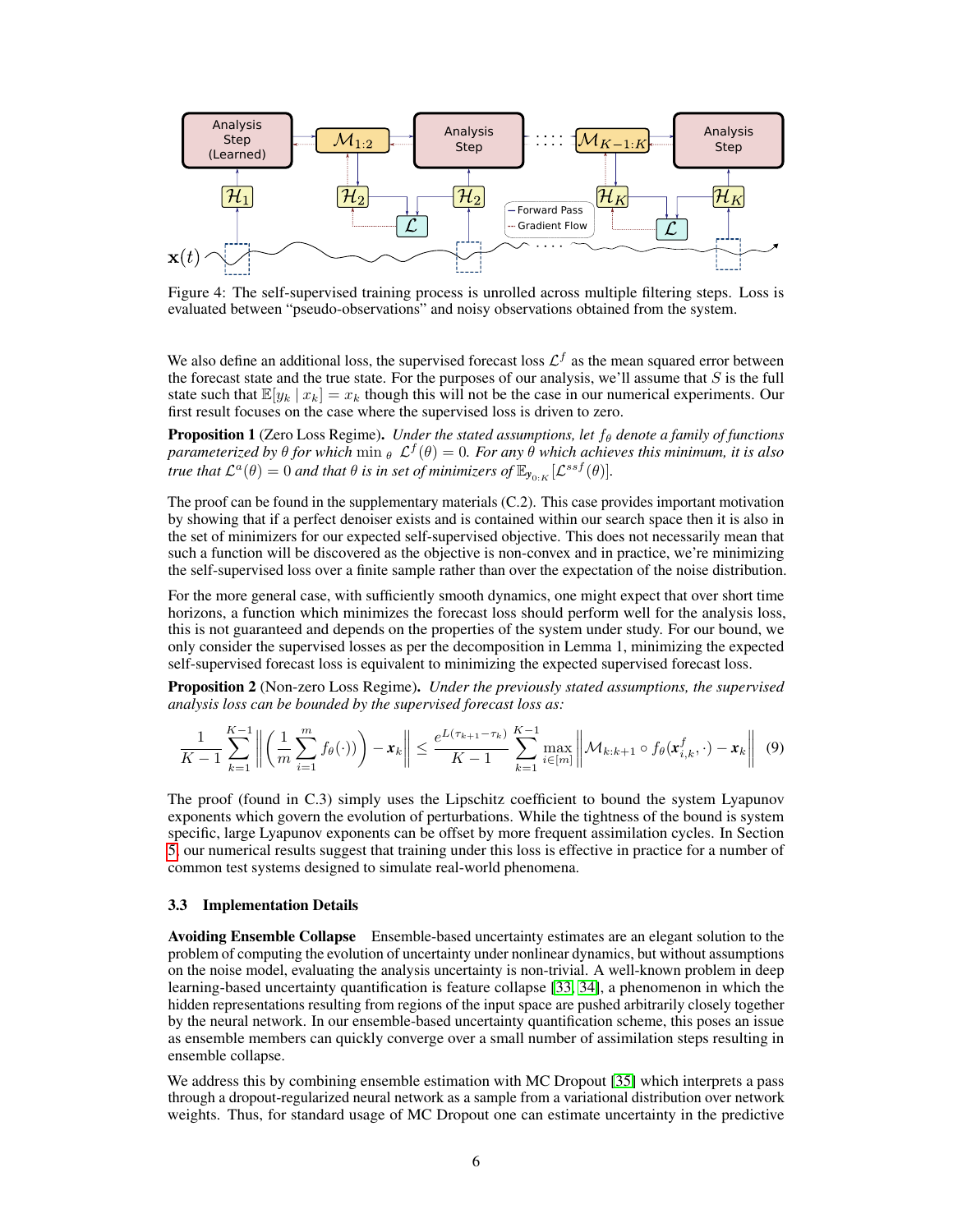<span id="page-6-0"></span>

(a) Mean ensemble spread over as- (b) Ensemble trajectories with ob- (c) Ensemble trajectories with obsersimilation cycles servation noise  $\sigma = 1.0$ vation noise  $\sigma = 2.5$ 

Figure 5: MC Dropout introduces an additional stochastic element that stabilizes the ensemble resulting in realistic relationships between the ensemble spread and system uncertainty.

distribution by using multiple dropout passes to integrate out weight uncertainty. In our case, we further have to account for uncertainty over the input distribution which is represented by our forecast ensemble. We employ a relatively simple Monte Carlo scheme in which the forecast ensemble members are assimilated by a single pass through a dropout-regularized network with independent dropout masks giving us  $m$  samples from the predictive distribution as our analysis ensemble. While this is a crude approximation, we found it resulted in more consistent performance with less tuning compared to the sensitivity constraints found in recent uncertainty quantification methods [\[33,](#page-11-10) [36,](#page-12-0) [37\]](#page-12-1).

Incomplete Observations One important concern in data assimilation is handling a variety of observation operators as the full state will rarely be observed at one time point. We discuss two processes for addressing this in amortized filters. The first, which is far more flexible but less effective at exploiting prior knowledge, is to initialize an network with independent weights corresponding to each observation type. This can be used with any observation type, even ones with unknown relationships to the system state. These unknown observation operators can be trained by evaluating the loss at points with future, known observation operators and passing the gradient signal back in time through the differentiable simulation connecting the time points.

The second, which we implement in the AmEnF, is to use our knowledge of the spatial distribution of the observation operators to assign the observed values corresponding to certain locations as channels in the input representation. Coordinates which are not observed can be masked and an additional channel is appending indicating whether a particular coordinate was observed during the given assimilation cycle. This is depicted by the shading in the observation channels of Figure [3.](#page-3-1) More details on the masking process can be found in the supplementary material.

## 4 Related Work

Work on the intersection of deep learning and data assimilation has exploded in recent years. Some early efforts explicitly used reanalysis data produced by traditional assimilation methods as a target for supervised training [\[38,](#page-12-2) [39\]](#page-12-3). These approaches are limited as they cannot reasonably expect to outperform the method used to produce the reanalysis data in terms of accuracy. More recently, significant effort has gone into using traditional assimilation alongside learned surrogate models to stabilize training, learn augmented dynamics, or accelerate simulation with larger ensembles [\[40](#page-12-4)[–43\]](#page-12-5).

The work most comparable to our own is that which uses machine learning methods to learn a component of the assimilation mechanism directly in continuous nonlinear systems [\[44,](#page-12-6) [45\]](#page-12-7). Our method differs from Grönquist et al. [\[44\]](#page-12-6) in that we use differentiable simulation to enable selfsupervised learning. While Frerix et al. [\[45\]](#page-12-7) incorporates differentiable simulation, their Learned Inverse Operator framework acts as a component of the 4D-Var algorithm and still requires solving an expensive optimization problem at each assimilation step rather than using using a closed form update. Outside of the field of data assimilation specifically, there has also been significant work into neural parameterization of Bayesian filters [\[25,](#page-11-3) [46](#page-12-8)[–54\]](#page-13-0).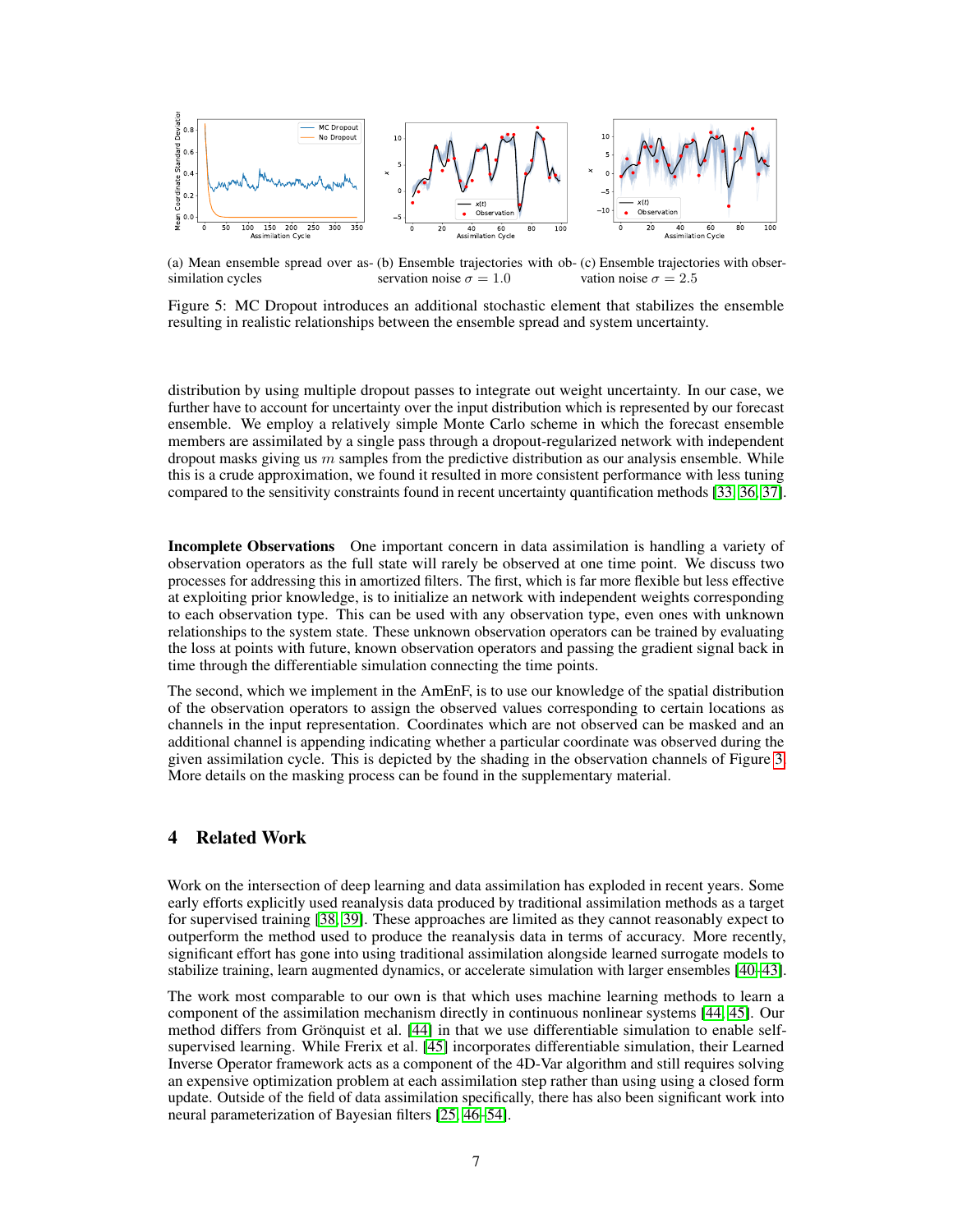## 5 Experiments

We examine the empirical performance of amortized assimilation from two perspectives. In the first, we derive empirical justification for our design choices, comparing the performance of the various objective functions and qualitatively examining the evolution of uncertainty in the ensemble.

The second objective is to compare the performance of our amortized model, the AmEnF, against standard data assimilation methods over multiple common benchmark dynamical systems. All methods tested in this section have explicit knowledge of the system dynamics. Due to the challenge of learning chaotic dynamics, we found that methods which rely on learning the dynamics were uncompetitive.

For all experiments, we generate a training set consisting of 6000 sequences consisting of 40 assimilation steps each. The validation set consists of a single sequence of an additional 1000 steps and the test set is a further 10,000 steps. AmEnF models are developed in PyTorch [\[55\]](#page-13-1) using the torchdiffeq [\[56\]](#page-13-2) library for ODE integration. Models are trained on a single GTX 1070 GPU for 500 epochs using the Adam [\[12\]](#page-10-6) optimizer with initial learning rate  $8e - 4$  with a warm-up over 50 iterations followed by halving the learning rate every 200 iterations. All experiments are repeated over ten independent noise samples and error bars indicate a single standard deviation.

#### 5.1 Qualitative Evaluation

Experiments in this section are performed using the Lorenz 96 system [\[57\]](#page-13-3). Lorenz 96 is a system of coupled differential equations intended to emulate the evolution of a single atmospheric quantity across a latitude circle.

$$
\dot{x}_j = (x_{j+1} - x_{j-2})x_{j-1} - x_j + F \tag{10}
$$

The system is defined to have periodic boundary conditions  $x_{D+1} = x_1, x_0 = x_D$ , and  $x_{-1} = x_{D-1}$ where  $D$  is the number of system dimensions. We set the number of dimensions to 40 and the forcing value to  $F = 8$ . This is perhaps the most widely used test system in data assimilation and is what we will use the explore the behavior of the AmEnF model. Unless explicitly stated otherwise, all experiments in this section were performed with  $\sigma$ =1 and  $m = 10$ .

Ensemble Behavior Figure [5](#page-6-0) demonstrates the benefit of incorporating MC Dropout. In the left figure, we see that the ensemble variance quickly collapses to zero using deterministic networks while it varies along a stable range using MC Dropout. More interesting are the central and right figures which compare the ensemble member trajectories (light blue) with the true trajectory (black) for a single spatial coordinate across several noise settings. We can see that the uncertainty patterns in our ensemble behave largely as one would hope. Less certainty in the system results in a larger ensemble spread.

Of particular note is the behavior near outlier observations. We can see that while the ensemble trajectories occasionally approach such observations, when the ensemble spread is tight the learned assimilator trusts the current forecast

<span id="page-7-0"></span>

Figure 6: Analysis RMSE evaluated on the validation set across models trained using different losses for  $\sigma = 1$ .

trajectory and the ensemble members do not move onto a worse path to match the observation.

**Training Objective** Figure [6](#page-7-0) shows a comparison between the test-time supervised analysis loss across AmEnF models trained using several objective functions. The problem used for comparison is the fully observed Lorenz 96 system with observation noise  $\sigma = 1$ . As one might anticipate, the self-supervised analysis objective, the only objective available without differentiable simulation, results in the AmEnF learning an identity mapping from the observation so that the error is exactly the observation variance. The supervised analysis (which we are able to use since this is simulated data) and self-supervised forecast training approaches result in learning a legitimate denoising function.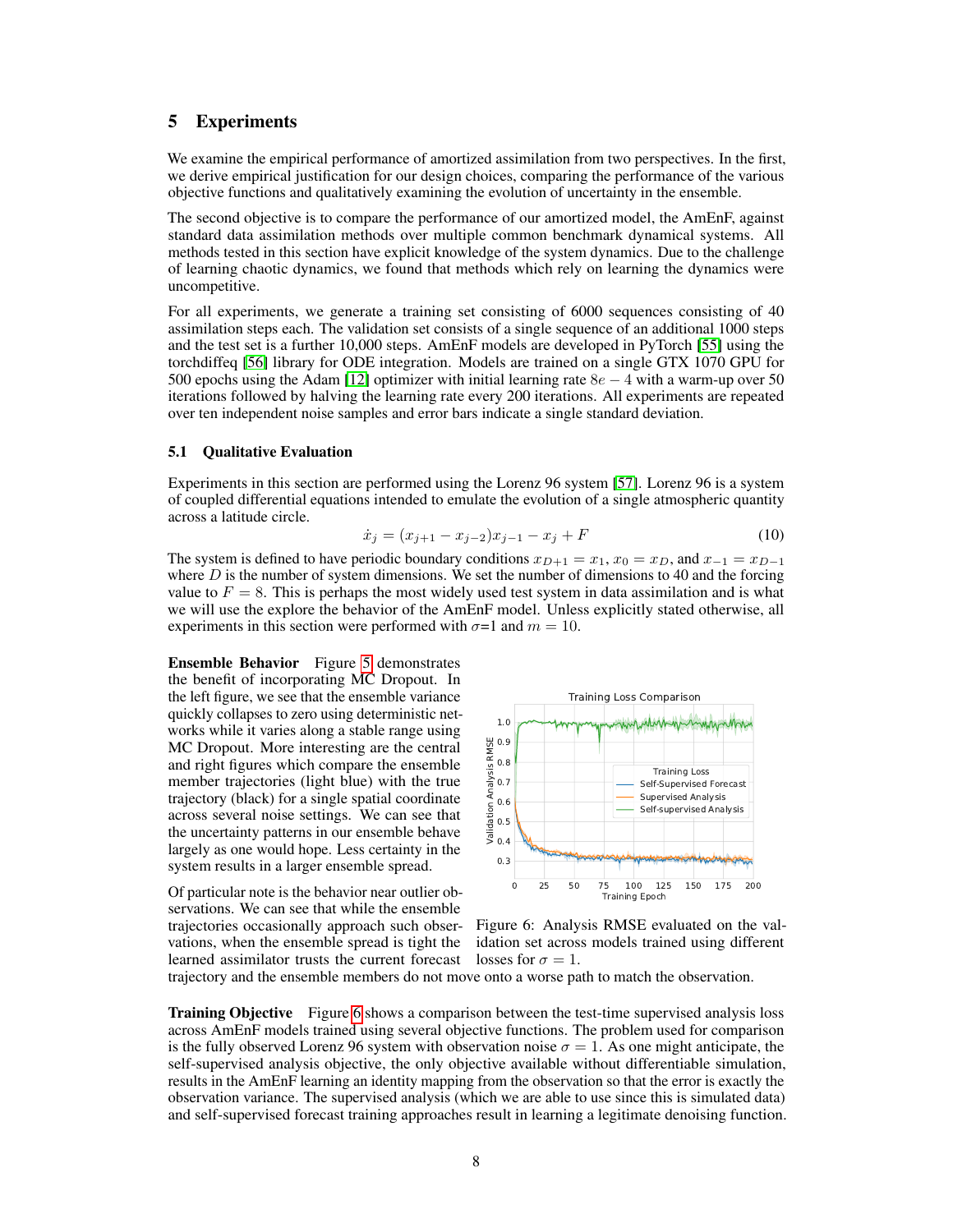<span id="page-8-0"></span>

Figure 7: Results from numerical comparisons across multiple ensemble sizes and observation noises.

What is intriguing is that the self-supervised forecast loss actually outperforms the supervised analysis loss for this system. The optimization problem is nonconvex, so neither approach is guaranteed to reach a global minimizer. This is not definitive as the performance gap is within the margin of error; however, it does suggest that there may be some value to including differentiable simulation in the training pipeline beyond simply enabling the denoising property.

## 5.2 Method Comparison

We evaluate performance on three benchmark systems. Loss is reported as the time-averaged RMSE between the mean analysis state estimate and the true state on the test state. Each system is evaluated across a variety of ensemble sizes (denoted by  $m$ ) and isotropic Gaussian observation noise levels (whose standard deviation is denoted by  $\sigma$ ). All results are reported in Figure [7.](#page-8-0)

We compare performance against a set of widely used filtering methods for data assimilation implemented in the Python DAPPER library [\[58\]](#page-13-4). These methods include 4D-Var [\[24\]](#page-11-2), the Local Ensemble Transform Kalman Filter (LETKF) [\[59\]](#page-13-5), and the Iterative Ensemble Kalman Smoother (iEnKS) [\[60\]](#page-13-6). 4D-Var and the iEnKF are used in a filtering capacity, using only the latest observation rather than a multi-step trajectory. Full experiment settings including hyperparameters such as inflation and localization settings searched are included in the supplementary materials.

Lorenz 96 For method comparisons, we examine the more challenging case of a partially observed system. At every assimilation step, we observe only a rotating subset consisting of every fourth spatial dimension so that only 25% of the system is observed at any time. These experiments use an RK-4 [\[61\]](#page-13-7) integrator with step sizes of .05 and partial observations every two integration steps.

Kuramoto-Shivashinsky While our theoretical results focus on ordinary differential equations, the method can also be used with partial differential equations like the KS equation. The KS equation [\[62\]](#page-13-8) is a fourth-order partial differential equation known to exhibit chaotic behavior. In one spatial dimension, the governing equation can be written as:

$$
u_t + u_x + u_{xxxx} + uu_x = 0 \t\t(11)
$$

with periodic boundary conditions. These experiments were fully observed. The system was integrated with an ETD-RK4 method with step sizes of .5 with observations every two steps.

**Vissio-Lucarini 20** The system described by Vissio and Lucarini [\[63\]](#page-13-9) is a coupled system intended to represent a minimal model of the earth's atmosphere. It augments the Lorenz system with "temperature" variables allowing for more complicated behavior:

$$
\frac{dX_j}{dt} = X_{j-1}(X_{j+1} - X_{j-2}) - \alpha \theta_j - \gamma X_j + F
$$
  
\n
$$
\frac{d\theta_j}{dt} = X_{j+1}\theta_{j+2} - X_{j-1}\theta_{j-2} + \alpha X_j - \gamma \theta_j + G
$$
\n(12)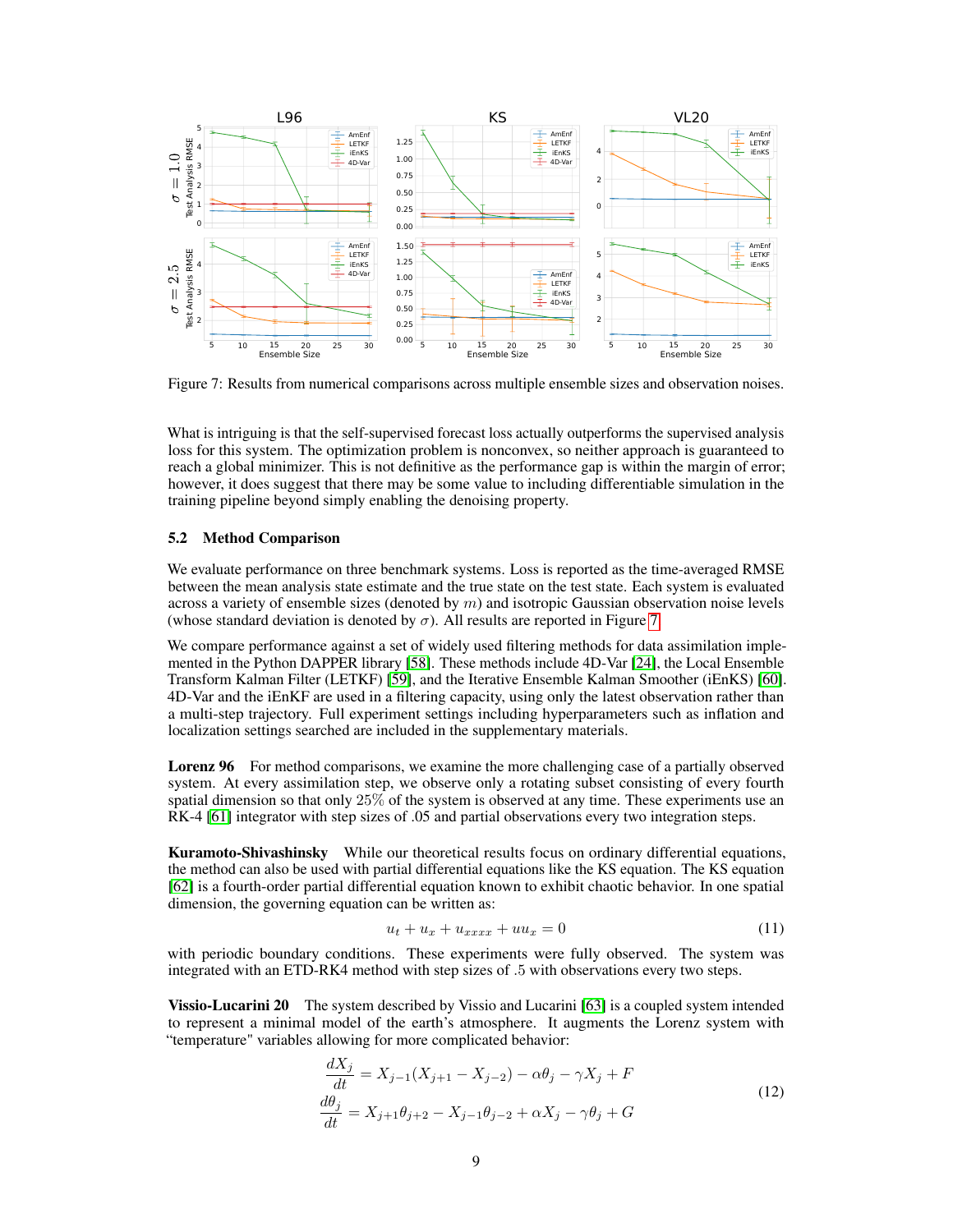We set  $F = 10$ ,  $G = 10$ ,  $\gamma = 1$ ,  $\alpha = 1$ , and use 36 spatial points. Experiments using this system are also partially observed with every fourth spatial coordinate being observed at one time. The system is integrated using RK-4 with steps of length .05 and partial observations every two steps. 4D-Var was excluded in this comparison as performance on prior experiments did not justify further examination.

Results As we can see in Figure [7,](#page-8-0) the AmEnF models match or outperform the competitive methods with more significant improvements coming at smaller ensemble sizes and higher noise levels which are associated with stronger nonlinear effects [\[60\]](#page-13-6). The only system in which the AmEnF does not notably outperform the comparison models is the KS equation. This is interesting as our theoretical results rely on assumptions about ODEs while the KS equation is a PDE. Furthermore, the bound we derived has a time component and the KS experiments occur at the largest time scales. Nonetheless, despite these potential theoretical snags, the AmEnF model near matches the the top performing models in accuracy while exhibiting stronger stability under repeated experiments.

## 6 Discussion and Conclusion

Limitations Despite the successful numerical results, the method is not without challenges. The largest consideration is related to scaling. First, while the use of differentiable simulation allowed our method to outperform competitive methods, the availability of adjoints in numerical forecasting is not certain. Forecasts in domains like NWP often use legacy code where adjoints need to be maintained by hand. We expect this to change over time, but this will limit the adoption of similar approaches in the near future. Assuming the presence of adjoints, training cost is also a concern as it requires the repeated simulation of the dynamical systems. However, numerical models tend to change slowly and applications like NWP are among the largest users of compute in the world [\[1\]](#page-9-0) with assimilation cycles occurring multiple times per day, thus we expect the amortization to pay off over time.

Conclusion We theoretically and experimentally motivate the use of a self-supervised approach for learning to assimilate in chaotic dynamical systems. This approach uses a hybrid deep learningnumerical simulation architecture which outperforms or matches several standard data assimilation methods across several numerical experiments. The performance gains are especially profound at low ensemble sizes, which could enable higher resolution, more accurate simulation for assimilation problems leading to stronger predictions for high value problems like numerical weather prediction in the future.

## Acknowledgments and Disclosure of Funding

This material is based upon work supported by the National Science Foundation under Grant No. 1835825.

## References

- <span id="page-9-0"></span>[1] Peter Bauer, Alan Thorpe, and Gilbert Brunet. The quiet revolution of numerical weather prediction. *Nature*, 525(7567):47–55, 2015.
- <span id="page-9-1"></span>[2] David A Randall, Richard A Wood, Sandrine Bony, Robert Colman, Thierry Fichefet, John Fyfe, Vladimir Kattsov, Andrew Pitman, Jagadish Shukla, Jayaraman Srinivasan, et al. Climate models and their evaluation. In *Climate change 2007: The physical science basis. Contribution of Working Group I to the Fourth Assessment Report of the IPCC (FAR)*, pages 589–662. Cambridge University Press, 2007.
- <span id="page-9-2"></span>[3] M. Bocquet, H. Elbern, H. Eskes, M. Hirtl, R. Žabkar, G. R. Carmichael, J. Flemming, A. Inness, M. Pagowski, J. L. Pérez Camaño, P. E. Saide, R. San Jose, M. Sofiev, J. Vira, A. Baklanov, C. Carnevale, G. Grell, and C. Seigneur. Data assimilation in atmospheric chemistry models: current status and future prospects for coupled chemistry meteorology models. *Atmospheric Chemistry and Physics*, 15(10):5325–5358, 2015. doi: 10.5194/acp-15-5325-2015. URL <https://acp.copernicus.org/articles/15/5325/2015/>.
- <span id="page-9-3"></span>[4] Andreas Fichtner. *Full seismic waveform modelling and inversion*. Springer Science & Business Media, 2010.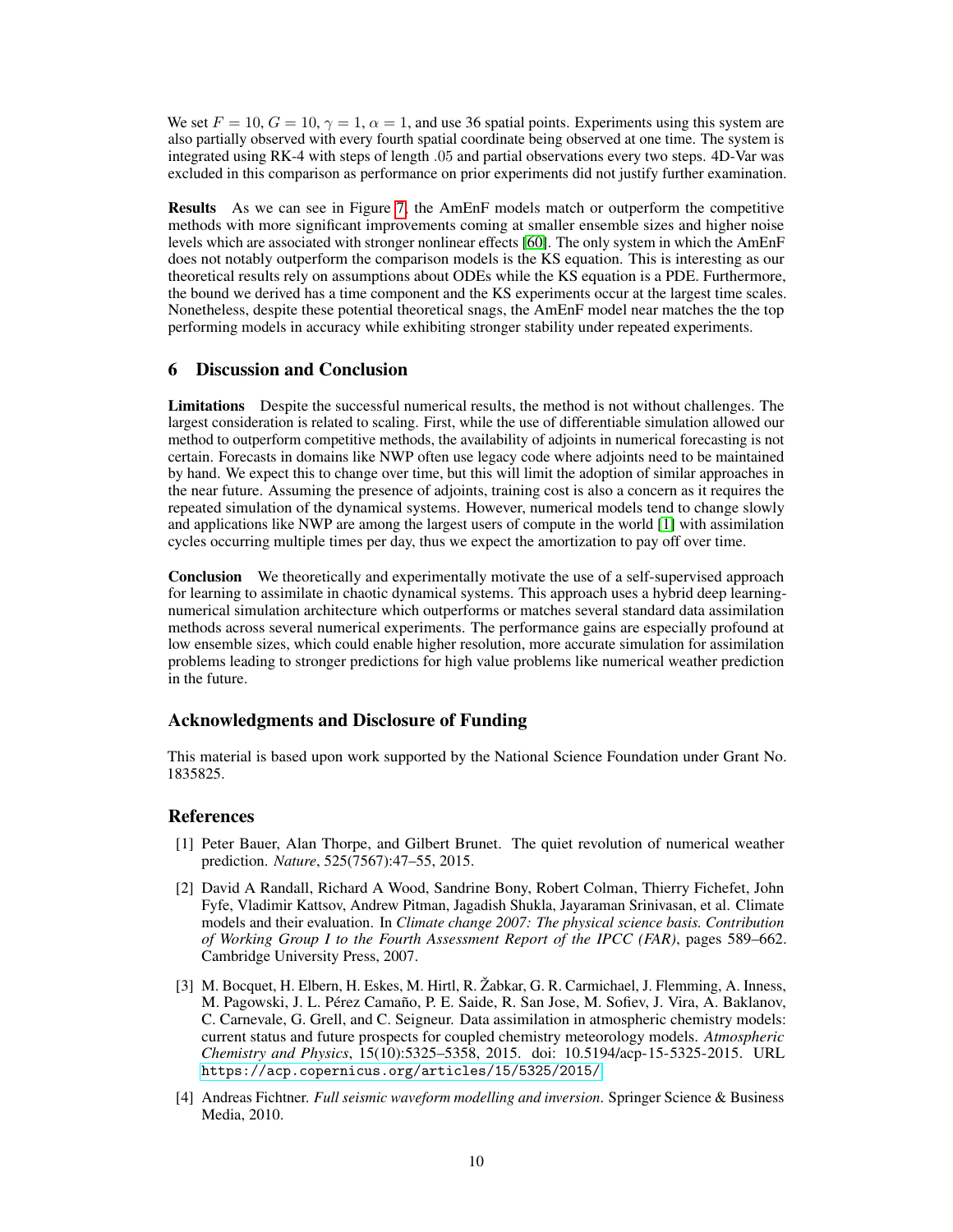- <span id="page-10-0"></span>[5] Didier Bresch, Thierry Colin, Emmanuel Grenier, Benjamin Ribba, and Olivier Saut. Computational modeling of solid tumor growth: the avascular stage. *SIAM Journal on Scientific Computing*, 32(4):2321–2344, 2010.
- [6] Cristóbal Bertoglio, Philippe Moireau, and Jean-Frederic Gerbeau. Sequential parameter estimation for fluid–structure problems: application to hemodynamics. *International Journal for Numerical Methods in Biomedical Engineering*, 28(4):434–455, 2012.
- <span id="page-10-1"></span>[7] Heinz W Engl, Christoph Flamm, Philipp Kügler, James Lu, Stefan Müller, and Peter Schuster. Inverse problems in systems biology. *Inverse Problems*, 25(12):123014, 2009.
- <span id="page-10-2"></span>[8] Stephen Wiggins, Stephen Wiggins, and Martin Golubitsky. *Introduction to applied nonlinear dynamical systems and chaos*, volume 2. Springer, 1990.
- <span id="page-10-3"></span>[9] Alberto Carrassi, Marc Bocquet, Laurent Bertino, and Geir Evensen. Data assimilation in the geosciences: An overview of methods, issues, and perspectives. *WIREs Climate Change*, 9(5): e535, 2018. URL [https://wires.onlinelibrary.wiley.com/doi/abs/10.1002/wcc.](https://wires.onlinelibrary.wiley.com/doi/abs/10.1002/wcc.535) [535](https://wires.onlinelibrary.wiley.com/doi/abs/10.1002/wcc.535).
- <span id="page-10-4"></span>[10] Stephen G. Penny and Thomas M. Hamill. Coupled Data Assimilation for Integrated Earth System Analysis and Prediction. *Bulletin of the American Meteorological Society*, 98(7): ES169–ES172, 2017. doi: 10.1175/BAMS-D-17-0036.1.
- <span id="page-10-5"></span>[11] Eugenia Kalnay. *Atmospheric modeling, data assimilation and predictability*. Cambridge university press, 2003.
- <span id="page-10-6"></span>[12] Diederik P. Kingma and Max Welling. Auto-Encoding Variational Bayes. In *2nd International Conference on Learning Representations, ICLR 2014, Banff, AB, Canada, April 14-16, 2014, Conference Track Proceedings*, 2014.
- <span id="page-10-7"></span>[13] Tianju Xue, Alex Beatson, Sigrid Adriaenssens, and Ryan Adams. Amortized Finite Element Analysis for Fast PDE-Constrained Optimization. In Hal Daumé III and Aarti Singh, editors, *Proceedings of the 37th International Conference on Machine Learning*, volume 119 of *Proceedings of Machine Learning Research*, pages 10638–10647. PMLR, 13–18 Jul 2020. URL <http://proceedings.mlr.press/v119/xue20a.html>.
- <span id="page-10-8"></span>[14] Sachin Ravi and Alex Beatson. Amortized Bayesian Meta-Learning. In *International Conference on Learning Representations*, 2019. URL [https://openreview.net/forum?id=](https://openreview.net/forum?id=rkgpy3C5tX) [rkgpy3C5tX](https://openreview.net/forum?id=rkgpy3C5tX).
- <span id="page-10-9"></span>[15] Mark Asch, Marc Bocquet, and Maëlle Nodet. *Data assimilation: methods, algorithms, and applications*, volume 11. SIAM, 2016.
- <span id="page-10-10"></span>[16] G. Evensen. Sequential data assimilation with a nonlinear quasi-geostrophic model using Monte Carlo methods to forecast error statistics. *Journal of Geophysical Research*, 1994. ISSN 01480227. doi: 10.1029/94jc00572.
- <span id="page-10-11"></span>[17] Joshua Batson and Loic Royer. Noise2Self: Blind Denoising by Self-Supervision. In Kamalika Chaudhuri and Ruslan Salakhutdinov, editors, *Proceedings of the 36th International Conference on Machine Learning*, volume 97 of *Proceedings of Machine Learning Research*, pages 524–533. PMLR, 09–15 Jun 2019. URL <https://proceedings.mlr.press/v97/batson19a.html>.
- <span id="page-10-12"></span>[18] R. E. Kalman. A new approach to linear filtering and prediction problems. *Journal of Fluids Engineering, Transactions of the ASME*, 1960. ISSN 1528901X. doi: 10.1115/1.3662552.
- <span id="page-10-13"></span>[19] A H Jazwinski. Stochastic processes and filtering theory. *IEEE Transactions on Automatic Control*, 1972.
- <span id="page-10-14"></span>[20] Arnaud Doucet, Nando Freitas, and Neil Gordon. An Introduction to Sequential Monte Carlo Methods. In *Sequential Monte Carlo Methods in Practice*. 2001. doi: 10.1007/ 978-1-4757-3437-9\_1.
- <span id="page-10-15"></span>[21] Chris Snyder, Thomas Bengtsson, Peter Bickel, and Jeff Anderson. Obstacles to highdimensional particle filtering. *Monthly Weather Review*, 2008. ISSN 00270644. doi: 10.1175/2008MWR2529.1.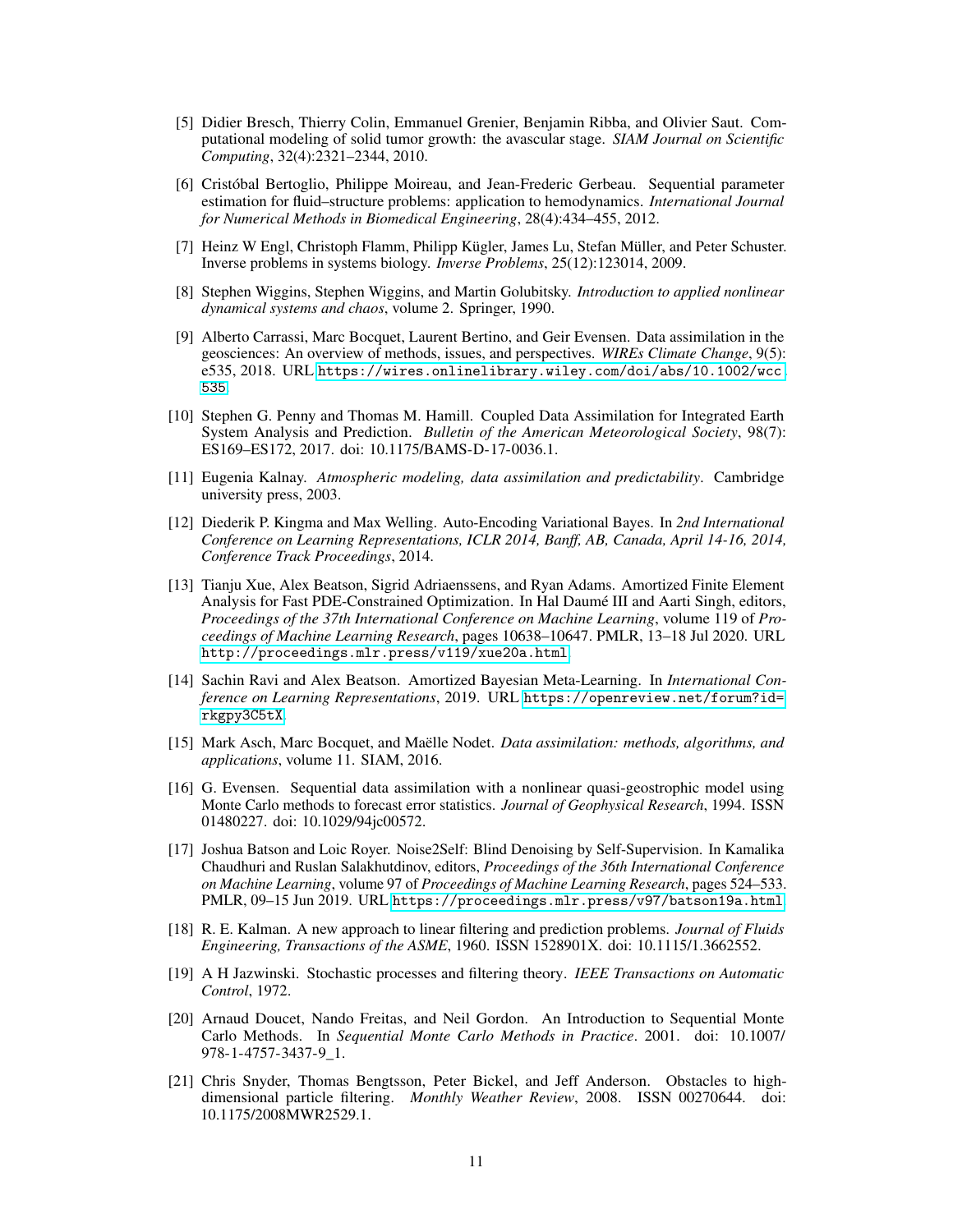- <span id="page-11-0"></span>[22] J. L. Anderson and S. L. Anderson. A Monte Carlo implementation of the nonlinear filtering problem to produce ensemble assimilations and forecasts. *Mon. Wea. Rev.*, 127:2741–2758, 1999.
- <span id="page-11-1"></span>[23] Thomas M. Hamill, Jeffrey S. Whitaker, and Chris Snyder. Distance-Dependent Filtering of Background Error Covariance Estimates in an Ensemble Kalman Filter. *Monthly Weather Review*, 129(11):2776 – 2790, 2001. URL [https://journals.ametsoc.org/view/](https://journals.ametsoc.org/view/journals/mwre/129/11/1520-0493_2001_129_2776_ddfobe_2.0.co_2.xml) [journals/mwre/129/11/1520-0493\\_2001\\_129\\_2776\\_ddfobe\\_2.0.co\\_2.xml](https://journals.ametsoc.org/view/journals/mwre/129/11/1520-0493_2001_129_2776_ddfobe_2.0.co_2.xml).
- <span id="page-11-2"></span>[24] F Rabier, H Järvinen, E Klinker, J.-F. Mahfouf, and A Simmons. The ECMWF operational implementation of four-dimensional variational assimilation. I: Experimental results with simplified physics. *Quarterly Journal of the Royal Meteorological Society*, 126(564):1143– 1170, 2000. URL [https://rmets.onlinelibrary.wiley.com/doi/abs/10.1002/qj.](https://rmets.onlinelibrary.wiley.com/doi/abs/10.1002/qj.49712656415) [49712656415](https://rmets.onlinelibrary.wiley.com/doi/abs/10.1002/qj.49712656415).
- <span id="page-11-3"></span>[25] Tuomas Haarnoja, Anurag Ajay, Sergey Levine, and Pieter Abbeel. Backprop KF: Learning discriminative deterministic state estimators. In *Advances in Neural Information Processing Systems*, 2016.
- <span id="page-11-4"></span>[26] P.J. Werbos. Backpropagation through time: what it does and how to do it. *Proceedings of the IEEE*, 78(10):1550–1560, 1990. doi: 10.1109/5.58337.
- <span id="page-11-5"></span>[27] Jaakko Lehtinen, Jacob Munkberg, Jon Hasselgren, Samuli Laine, Tero Karras, Miika Aittala, and Timo Aila. Noise2Noise: Learning image restoration without clean data. In *35th International Conference on Machine Learning, ICML 2018*, 2018. ISBN 9781510867963.
- <span id="page-11-6"></span>[28] Samuli Laine, Tero Karras, Jaakko Lehtinen, and Timo Aila. High-quality self-supervised deep image denoising. In *Advances in Neural Information Processing Systems*, volume 32. Curran Associates, Inc., 2019. URL [https://proceedings.neurips.cc/paper/2019/](https://proceedings.neurips.cc/paper/2019/file/2119b8d43eafcf353e07d7cb5554170b-Paper.pdf) [file/2119b8d43eafcf353e07d7cb5554170b-Paper.pdf](https://proceedings.neurips.cc/paper/2019/file/2119b8d43eafcf353e07d7cb5554170b-Paper.pdf).
- [29] Shreyas Fadnavis, Joshua Batson, and Eleftherios Garyfallidis. Patch2self: Denoising diffusion mri with self-supervised learning. In H. Larochelle, M. Ranzato, R. Hadsell, M. F. Balcan, and H. Lin, editors, *Advances in Neural Information Processing Systems*, volume 33, pages 16293–16303. Curran Associates, Inc., 2020. URL [https://proceedings.neurips.cc/](https://proceedings.neurips.cc/paper/2020/file/bc047286b224b7bfa73d4cb02de1238d-Paper.pdf) [paper/2020/file/bc047286b224b7bfa73d4cb02de1238d-Paper.pdf](https://proceedings.neurips.cc/paper/2020/file/bc047286b224b7bfa73d4cb02de1238d-Paper.pdf).
- <span id="page-11-7"></span>[30] Alexander Krull, Tim-Oliver Buchholz, and Florian Jug. Noise2Void - Learning Denoising From Single Noisy Images. In *Proceedings of the IEEE/CVF Conference on Computer Vision and Pattern Recognition (CVPR)*, June 2019.
- <span id="page-11-8"></span>[31] Kiwon Um, Robert Brand, Yun (Raymond) Fei, Philipp Holl, and Nils Thuerey. Solverin-the-Loop: Learning from Differentiable Physics to Interact with Iterative PDE-Solvers. In H. Larochelle, M. Ranzato, R. Hadsell, M. F. Balcan, and H. Lin, editors, *Advances in Neural Information Processing Systems*, volume 33, pages 6111–6122. Curran Associates, Inc., 2020. URL [https://proceedings.neurips.cc/paper/2020/file/](https://proceedings.neurips.cc/paper/2020/file/43e4e6a6f341e00671e123714de019a8-Paper.pdf) [43e4e6a6f341e00671e123714de019a8-Paper.pdf](https://proceedings.neurips.cc/paper/2020/file/43e4e6a6f341e00671e123714de019a8-Paper.pdf).
- <span id="page-11-9"></span>[32] Earl A Coddington and Norman Levinson. *Theory of ordinary differential equations*. Tata McGraw-Hill Education, 1955.
- <span id="page-11-10"></span>[33] Joost van Amersfoort, Lewis Smith, Andrew Jesson, Oscar Key, and Yarin Gal. Improving Deterministic Uncertainty Estimation in Deep Learning for Classification and Regression. *CoRR*, abs/2102.11409, 2021. URL <https://arxiv.org/abs/2102.11409>.
- <span id="page-11-11"></span>[34] Vardan Papyan, X. Y. Han, and David L. Donoho. Prevalence of neural collapse during the terminal phase of deep learning training. *Proceedings of the National Academy of Sciences*, 117(40):24652–24663, 2020. ISSN 0027-8424. doi: 10.1073/pnas.2015509117. URL [https:](https://www.pnas.org/content/117/40/24652) [//www.pnas.org/content/117/40/24652](https://www.pnas.org/content/117/40/24652).
- <span id="page-11-12"></span>[35] Yarin Gal and Zoubin Ghahramani. Dropout as a Bayesian approximation: Representing model uncertainty in deep learning. In *33rd International Conference on Machine Learning, ICML 2016*, 2016. ISBN 9781510829008.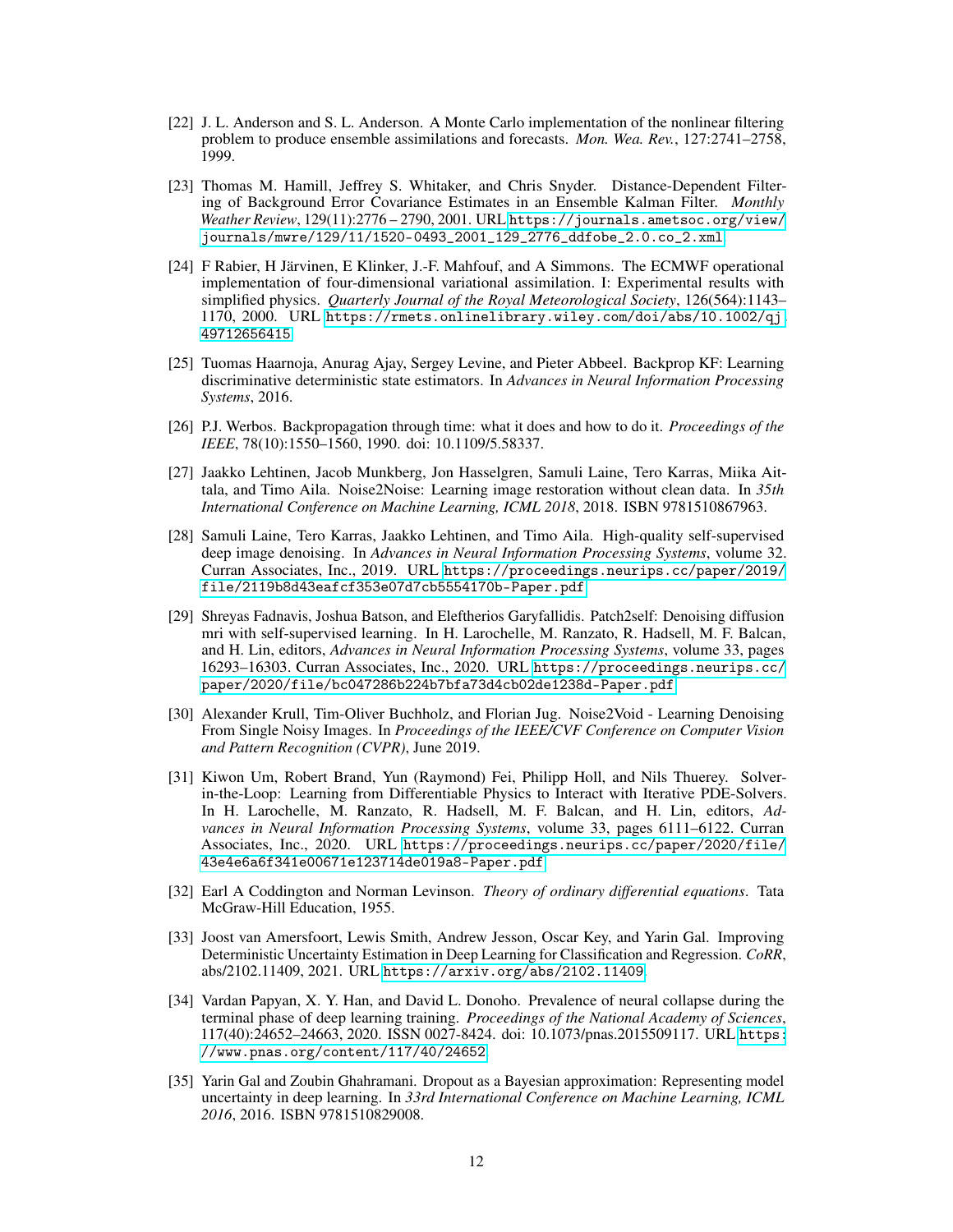- <span id="page-12-0"></span>[36] Joost Van Amersfoort, Lewis Smith, Yee Whye Teh, and Yarin Gal. Uncertainty estimation using a single deep deterministic neural network. In Hal Daumé III and Aarti Singh, editors, *Proceedings of the 37th International Conference on Machine Learning*, volume 119 of *Proceedings of Machine Learning Research*, pages 9690–9700. PMLR, 13–18 Jul 2020. URL <https://proceedings.mlr.press/v119/van-amersfoort20a.html>.
- <span id="page-12-1"></span>[37] Mihaela Rosca, Theophane Weber, Arthur Gretton, and Shakir Mohamed. A case for new neural network smoothness constraints. In Jessica Zosa Forde, Francisco Ruiz, Melanie F. Pradier, and Aaron Schein, editors, *Proceedings on "I Can't Believe It's Not Better!" at NeurIPS Workshops*, volume 137 of *Proceedings of Machine Learning Research*, pages 21–32. PMLR, 12 Dec 2020. URL <https://proceedings.mlr.press/v137/rosca20a.html>.
- <span id="page-12-2"></span>[38] Fabrício P. Härter and Haroldo Fraga de Campos Velho. New approach to applying neural network in nonlinear dynamic model. *Applied Mathematical Modelling*, 32(12):2621–2633, dec 2008. ISSN 0307-904X. doi: 10.1016/J.APM.2007.09.006.
- <span id="page-12-3"></span>[39] Rosângela Cintra, Haroldo Campos Velho, and Steven Cocke. Tracking the model: Data assimilation by artificial neural network. pages 403–410, 2016. doi: 10.1109/IJCNN.2016. 7727227.
- <span id="page-12-4"></span>[40] J. Brajard, A. Carrassi, M. Bocquet, and L. Bertino. Combining data assimilation and machine learning to emulate a dynamical model from sparse and noisy observations: a case study with the Lorenz 96 model. *Geoscientific Model Development Discussions*, 2019:1–21, 2019. doi: 10. 5194/gmd-2019-136. URL <https://gmd.copernicus.org/preprints/gmd-2019-136/>.
- [41] Said Ouala, Ronan Fablet, Cédric Herzet, Bertrand Chapron, Ananda Pascual, Fabrice Collard, and Lucile Gaultier. Neural network based Kalman filters for the spatio-temporal interpolation of satellite-derived sea surface temperature. *Remote Sensing*, 2018. ISSN 20724292. doi: 10.3390/rs10121864.
- [42] Marc Bocquet, Julien Brajard, Alberto Carrassi, and Laurent Bertino. Data assimilation as a learning tool to infer ordinary differential equation representations of dynamical models. *Nonlinear Processes in Geophysics*, 26(3):143–162, 2019.
- <span id="page-12-5"></span>[43] A. Chattopadhyay, M. Mustafa, P. Hassanzadeh, E. Bach, and K. Kashinath. Towards physically consistent data-driven weather forecasting: Integrating data assimilation with equivariancepreserving spatial transformers in a case study with ERA5. *Geoscientific Model Development Discussions*, 2021:1–23, 2021. doi: 10.5194/gmd-2021-71. URL [https://gmd.copernicus.](https://gmd.copernicus.org/preprints/gmd-2021-71/) [org/preprints/gmd-2021-71/](https://gmd.copernicus.org/preprints/gmd-2021-71/).
- <span id="page-12-6"></span>[44] Peter Grönquist, Chengyuan Yao, Tal Ben-Nun, Nikoli Dryden, Peter Dueben, Shigang Li, and Torsten Hoefler. Deep learning for post-processing ensemble weather forecasts. *Philosophical Transactions of the Royal Society A: Mathematical, Physical and Engineering Sciences*, 379 (2194):20200092, Feb 2021. ISSN 1471-2962. doi: 10.1098/rsta.2020.0092.
- <span id="page-12-7"></span>[45] Thomas Frerix, Dmitrii Kochkov, Jamie Smith, Daniel Cremers, Michael Brenner, and Stephan Hoyer. Variational data assimilation with a learned inverse observation operator. In Marina Meila and Tong Zhang, editors, *Proceedings of the 38th International Conference on Machine Learning*, volume 139 of *Proceedings of Machine Learning Research*, pages 3449–3458. PMLR, 18–24 Jul 2021. URL <https://proceedings.mlr.press/v139/frerix21a.html>.
- <span id="page-12-8"></span>[46] Huseyin Coskun, Felix Achilles, Robert Dipietro, Nassir Navab, and Federico Tombari. Long Short-Term Memory Kalman Filters: Recurrent Neural Estimators for Pose Regularization. In *Proceedings of the IEEE International Conference on Computer Vision*, 2017. ISBN 9781538610329. doi: 10.1109/ICCV.2017.589.
- [47] Maximilian Karl, Maximilian Soelch, Justin Bayer, and Patrick Van der Smagt. Deep Variational Bayes Filters: Unsupervised learning of state space models from raw data. In *Proceedings of the International Conference on Learning Representations (ICLR)*, 2017.
- [48] Rahul G. Krishnan, Uri Shalit, and David Sontag. Deep Kalman Filters, 2015.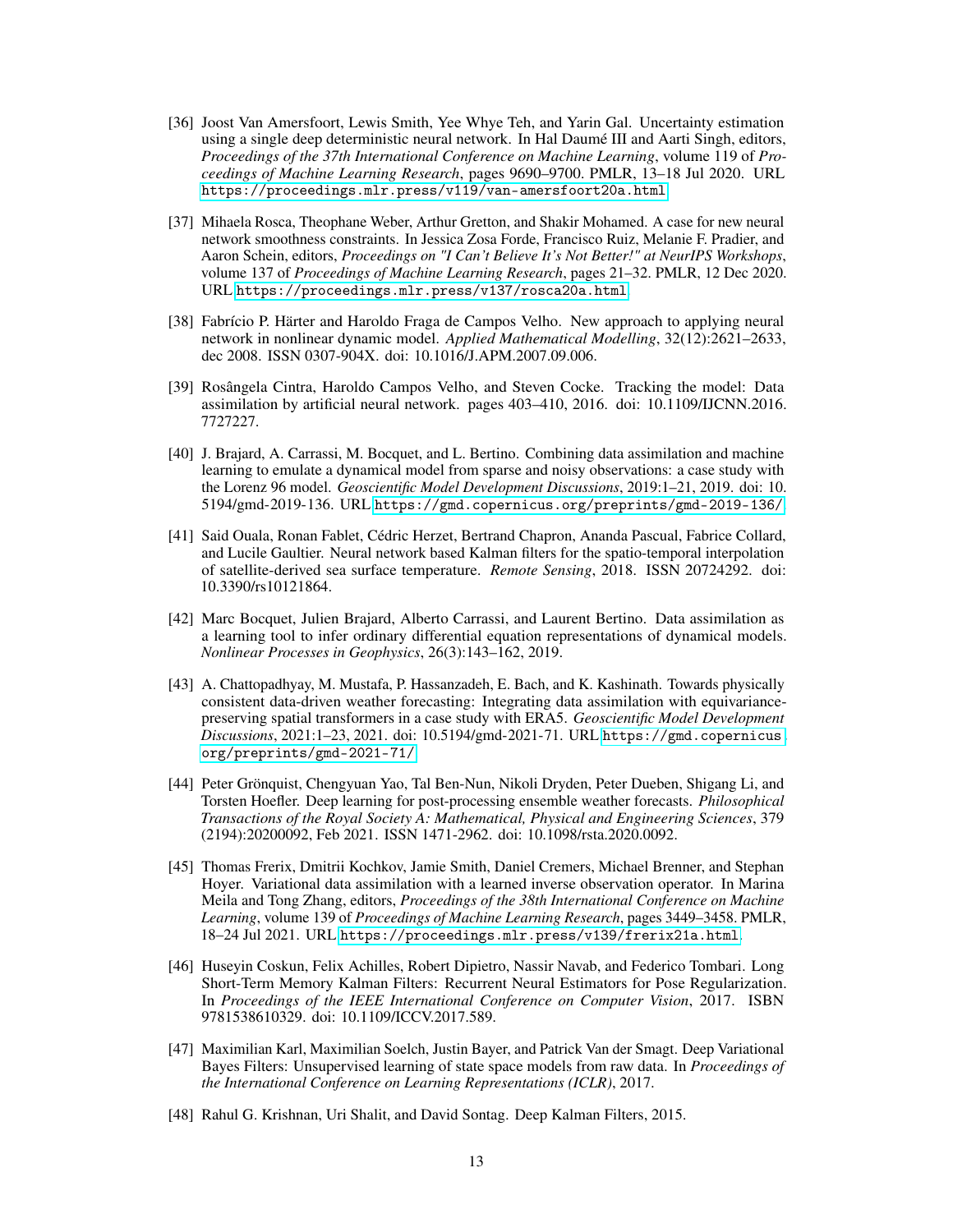- [49] Syama Sundar Rangapuram, Matthias W Seeger, Jan Gasthaus, Lorenzo Stella, Yuyang Wang, and Tim Januschowski. Deep State Space Models for Time Series Forecasting. In S Bengio, H Wallach, H Larochelle, K Grauman, N Cesa-Bianchi, and R Garnett, editors, *Advances in Neural Information Processing Systems 31*, pages 7785–7794. Curran Associates, Inc., 2018. [8004-deep-state-space-models-for-time-series-forecasting.pdf](http://papers.nips.cc/paper/8004-deep-state-space-models-for-time-series-forecasting.pdf).
- [50] Xiao Ma, Péter Karkus, David Hsu, and Wee Sun Lee. Particle Filter Recurrent Neural Networks. In *The Thirty-Fourth AAAI Conference on Artificial Intelligence, AAAI, 2020*, pages 5101–5108.
- [51] Shixiang Gu, Zoubin Ghahramani, and Richard E. Turner. Neural adaptive Sequential Monte Carlo. In *Advances in Neural Information Processing Systems*, 2015.
- [52] Tuan Anh Le, Maximilian Igl, Tom Rainforth, Tom Jin, and Frank Wood. Auto-encoding Sequential Monte Carlo. In *6th International Conference on Learning Representations, ICLR 2018 - Conference Track Proceedings*, 2018.
- [53] Hongyuan Mei, Guanghui Qin, and Jason Eisner. Imputing missing events in continuous-time event streams. In *36th International Conference on Machine Learning, ICML 2019*, 2019. ISBN 9781510886988.
- <span id="page-13-0"></span>[54] Philipp Becker, Harit Pandya, Gregor Gebhardt, Cheng Zhao, C. James Taylor, and Gerhard Neumann. Recurrent Kalman Networks: Factorized Inference in High-Dimensional Deep Feature Spaces. In Kamalika Chaudhuri and Ruslan Salakhutdinov, editors, *Proceedings of the 36th International Conference on Machine Learning*, volume 97 of *Proceedings of Machine Learning Research*, pages 544–552. PMLR, 09–15 Jun 2019. URL [https://proceedings.](https://proceedings.mlr.press/v97/becker19a.html) [mlr.press/v97/becker19a.html](https://proceedings.mlr.press/v97/becker19a.html).
- <span id="page-13-1"></span>[55] Adam Paszke, Sam Gross, Soumith Chintala, Gregory Chanan, Edward Yang, Zachary Devito Facebook, A I Research, Zeming Lin, Alban Desmaison, Luca Antiga, Orobix Srl, and Adam Lerer. Automatic differentiation in PyTorch. In *Advances in Neural Information Processing Systems 32*, 2019.
- <span id="page-13-2"></span>[56] Ricky T. Q. Chen, Yulia Rubanova, Jesse Bettencourt, and David Duvenaud. Neural ordinary differential equations. *Advances in Neural Information Processing Systems*, 2018.
- <span id="page-13-3"></span>[57] Edward N. Lorenz. Predictability-a problem partly solved. In *Predictability of Weather and Climate*. 2006. ISBN 9780511617652. doi: 10.1017/CBO9780511617652.004.
- <span id="page-13-4"></span>[58] Patrick N Raanes and Others. nansencenter/DAPPER: Version 0.8, 2018. URL [https://doi.](https://doi.org/10.5281/zenodo.2029296) [org/10.5281/zenodo.2029296](https://doi.org/10.5281/zenodo.2029296).
- <span id="page-13-5"></span>[59] M. Bocquet. Ensemble Kalman filtering without the intrinsic need for inflation. *Nonlinear Processes in Geophysics*, 2011. ISSN 10235809. doi: 10.5194/npg-18-735-2011.
- <span id="page-13-6"></span>[60] Pavel Sakov, Dean S. Oliver, and Laurent Bertino. An iterative EnKF for strongly nonlinear systems. *Monthly Weather Review*, 2012. ISSN 00270644. doi: 10.1175/MWR-D-11-00176.1.
- <span id="page-13-7"></span>[61] C. Runge. Ueber die numerische Auflösung von Differentialgleichungen. *Mathematische Annalen*, 1895. ISSN 00255831. doi: 10.1007/BF01446807.
- <span id="page-13-8"></span>[62] Yoshiki Kuramoto. Diffusion-Induced Chaos in Reaction Systems. *Progress of Theoretical Physics Supplement*, 1978. ISSN 0375-9687. doi: 10.1143/ptps.64.346.
- <span id="page-13-9"></span>[63] Gabriele Vissio and Valerio Lucarini. Mechanics and thermodynamics of a new minimal model of the atmosphere. *The European Physical Journal Plus*, 135(10), Oct 2020. ISSN 2190-5444. doi: 10.1140/epjp/s13360-020-00814-w.
- <span id="page-13-10"></span>[64] Dusanka Zupanski. A general weak constraint applicable to operational 4dvar data assimilation systems. *Monthly Weather Review*, 125(9):2274–2292, 1997.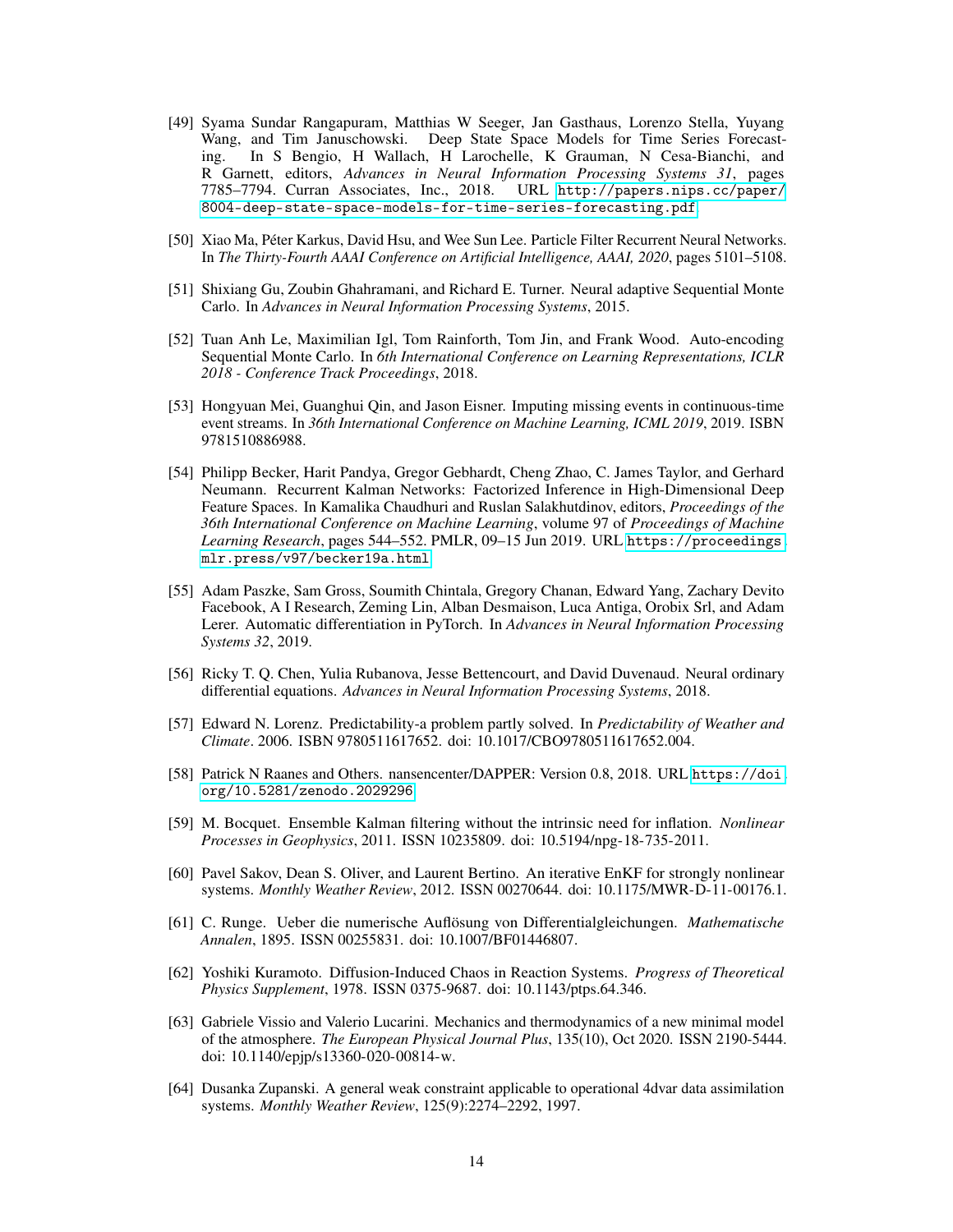| Description<br>Symbol<br>Domain                                                                                                           |  |
|-------------------------------------------------------------------------------------------------------------------------------------------|--|
| $\mathbb{R}^d$<br>$\mathbf{x}(t)$<br>System state evaluated at time $t$                                                                   |  |
| $\mathbb{R}^d \to \mathbb{R}^d$<br>$\dot{x}$ or equivalently the governing dynamics of system<br>$\mathfrak g$                            |  |
| L<br>Lipschitz constant of $q$<br>$\mathbb R$                                                                                             |  |
| Time observation $k$ was recorded<br>$\mathbb R$<br>$\tau_k$                                                                              |  |
| $\mathbb{R}^d \to \mathbb{R}^d$<br>$\mathbf{x}_k + \int_{\tau_k}^{\tau_{k+1}} g(\mathbf{x}(t)) dt$<br>$\mathcal{M}_{k:k+1}$               |  |
| $\mathbb{R}^d \to \mathbb{R}^o$<br>$\mathcal{H}_k$<br>Observation operator used at time index $k$                                         |  |
| $\mathbb{R}^o$<br>Observation value recorded at time index $k$                                                                            |  |
| $\mathbf{y}_k \\ \sigma_k^2$<br>$\mathbb R$<br>Variance of isotropic Gaussian observation noise at time index $k$                         |  |
| $\mathbb{R}^d$<br>$\mathbf{x}(\tau_k)$<br>$\mathbf{X}_k$                                                                                  |  |
| $\mathbb Z$<br>Ensemble size<br>$\boldsymbol{m}$                                                                                          |  |
| $\mathbb Z$<br>$\boldsymbol{K}$<br>Number of observations in assimilation window                                                          |  |
| $\mathbf{x}_{i,k}^f \ P_k^f \ \mathbf{x}_{i,k}^a \ P_k^a$<br>$\mathbb{R}^d$<br>Forecast estimate of $\mathbf{x}_k$ from ensemble member i |  |
| $\mathbb{R}^{d \times d}$<br>Forecast estimate of state covariance at time index $k$                                                      |  |
| $\mathbb{R}^d$<br>Analysis estimate of $\mathbf{x}_k$ from ensemble member i                                                              |  |
| $\mathbb{R}^{d \times d}$<br>Analysis estimate of state covariance at time index $k$                                                      |  |
| $\mathbb{R}^d \to \mathbb{R}^d$<br>Learned analysis update parameterized by weights $\theta \in \mathbb{R}^p$                             |  |
| $f_{\theta}$ <sub><math>\mathcal{L}^{a}</math></sub><br>$\mathbb{R}^d \to \mathbb{R}$<br>Supervised analysis loss                         |  |
| $\mathcal{L}^f$<br>$\mathbb{R}^d \to \mathbb{R}$<br>Supervised forecast loss                                                              |  |
| $\mathcal{L}^{sst}$<br>$\mathbb{R}^o \to \mathbb{R}$<br>Self-supervised forecast loss                                                     |  |
| $\mathcal{L}^{ssa}$<br>$\mathbb{R}^o \to \mathbb{R}$<br>Self-supervised analysis loss                                                     |  |

Table 1: Notation used in paper.

# A Notation Table

## B Connections to Classical Assimilation Methods

The Amortized Ensemble Filters (AmEnF) used in our experiments have strong connections to both ensemble-based sequential filtering methods and variational assimilation. We discuss both here.

## B.1 Connections to the EnKF

As we mentioned in the main text of the paper, the AmEnF architecture can be seen as directly replacing the analysis update equations from the EnKF with an optimized neural network. There are a large number of EnKF variants, but the most straightforward to describe is the stochastic EnKF, which "samples" a unique observation corresponding to each ensemble member from the observation noise distribution. Letting  $H_k$  be the linearization of our observation operator  $\mathcal{H}_k$ , the update equations for the stochastic EnKF are:

**Forecast:**

\n
$$
\mathbf{x}_{i,k}^{f} = \mathcal{M}_{k-1:k}(\mathbf{x}_{i,k}^{f}), \qquad i = 1, 2, \ldots, m
$$
\n**Analysis:**

\n
$$
P_{k}^{f} = Cov(\{\mathbf{x}_{i,k}^{f}\}_{i=1}^{m})
$$
\n
$$
\tilde{\mathbf{y}}_{i,k} = \mathbf{y} + \epsilon_{i}, \qquad \epsilon_{i} \sim \mathcal{N}(0, \sigma_{k}^{2}I)
$$
\n
$$
K_{k} = P_{k}^{f} H_{k}^{T} (H_{k} P_{k}^{f} H_{k}^{T} + \sigma_{k}^{2}I)^{-1}
$$
\n
$$
\mathbf{x}_{i,k}^{a} = \mathbf{x}_{i,k}^{f} + K_{k}(\tilde{\mathbf{y}}_{i,k} - H_{k}\mathbf{x}_{i,k}^{f}).
$$
\n
$$
(13)
$$

We emphasize that this formulation does not lead to an efficient implementation and use it only for explanatory purposes.

As with most ensemble-based filters, the forecast step is identical between the AmEnF and the EnKF. The difference comes from the analysis step. The EnKF update is the Kalman filter update with the Kalman gain  $K$  computed using the empirical covariance of the ensemble. The Kalman filter formula can be derived both from Bayesian statistics and through a variational principle as the optimal update in the case that both the observation and state distributions are Gaussian [\[15\]](#page-10-9).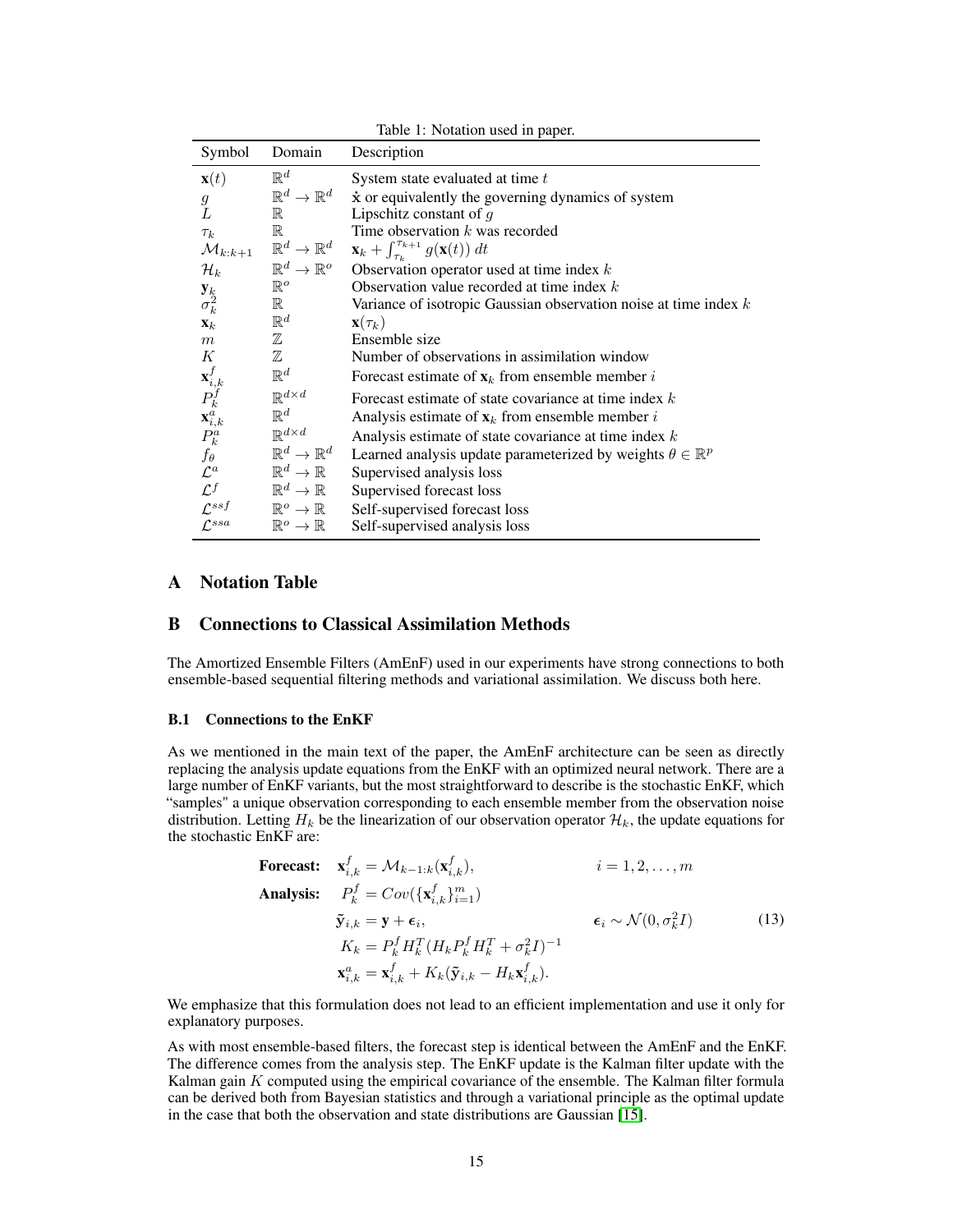As the image of a Gaussian random variable under nonlinear transformation is not guaranteed to be Gaussian, this update is no longer optimal under all nonlinear dynamics. Amortized assimilation replaces this pre-specified update with a learned update which we optimize using historical data. The amortized model uses the same basic inputs (the ensemble members, the observation, and the covariance) with a small number of additional features included due to the ease of doing so.

#### B.2 Connections to Weak-Constraint 4D-Var

Weak-constraint 4D-Var [\[64\]](#page-13-10) is a variation of classical, or strong-constraint, 4D-Var which accounts for model inaccuracy by performing optimization over the full state trajectory  $\mathbf{x}_{0:K}$  within an assimilation window rather than just finding initial conditions  $x_0$  and using the time evolution of those initial conditions for all likelihood calculations. This results in the following objective function:

$$
\mathcal{J}(\mathbf{x}_{0:K}) = (\mathbf{x}_0 - \mathbf{x}_b)^T B^{-1} (\mathbf{x}_0 - \mathbf{x}_b)
$$
  
+ 
$$
\sum_{k=1}^K (\mathcal{H}_k(\mathbf{x}_k) - \mathbf{y}_k)^T R_k^{-1} (\mathcal{H}_k(\mathbf{x}_k) - \mathbf{y}_k)
$$
  
+ 
$$
\sum_{k=0}^{K-1} (\mathbf{x}_{k+1} - \mathcal{M}_{k:k+1}(\mathbf{x}_k))^T Q_{k+1}^{-1} (\mathbf{x}_{k+1} - \mathcal{M}_{k:k+1}(\mathbf{x}_k))
$$
 (14)

where the subscript b indicates a prior or background estimate and the matrices  $B, R_k, Q_k$  indicate the background, observation, and model error covariances respectively. On the surface, this looks quite different from the objective used in our work. However, it actually only differs by the inclusion of a prior term prior to unrolling the self-supervised amortized assimilation objective. If we included a prior based on the ensemble distribution at each step of the amortized assimilation objective (which was done in an earlier iteration of our approach, though we typically observed worse performance compared to the presented model) and assume  $R_k = I$ , the objective could be re-written as:

$$
\mathcal{J}(\mathbf{x}_{0:K}^{a}) = \sum_{k=1}^{K} (\mathcal{H}_{k}(\mathbf{x}_{k}^{a}) - \mathbf{y}_{k})^{T} R_{k}^{-1} (\mathcal{H}_{k}(\mathbf{x}_{k}^{a}) - \mathbf{y}_{k}) + \sum_{k=0}^{K-1} (\mathbf{x}_{k+1}^{a} - \mathcal{M}_{k:k+1}(\mathbf{x}_{k}))^{T} P_{k+1}^{f}^{-1} (\mathbf{x}_{k+1} - \mathcal{M}_{k:k+1}(\mathbf{x}_{k}))
$$
\n(15)

with all  $\mathbf{x}_k$  generated through the sequential filtering process. This objective differs from the weakconstraint 4D-Var objective with  $Q_k = P_k^f$  only by the initial prior.  $Q_k = P_k^f$  is not an especially sensible choice for model error covariance and the mechanics of generating the predicted trajectories are quite different (direct optimization vs. sequential updates), but the connection is nonetheless interesting as it indicates that our method may be interpreted as a direct amortization of the weakconstraint 4D-Var procedure under certain conditions.

## C Proofs

#### C.1 Lemma 1

<span id="page-15-0"></span>**Lemma 2** (*Noise2Self* – *Restricted*). *Suppose concatenated noisy observation vector*  $y = [y_k; y_{k+1}]$ *is an unbiased estimator of concatenated state vector*  $\mathbf{x} = [\mathbf{x}_k; \mathbf{x}_{k+1}]$  and that the noise in  $\mathbf{y}_k$  is *independent from the noise in*  $y_{k+1}$ *. Now let*  $z = f(y) = [z_k; z_{k+1}]$ *. If f is a function such that*  $z_{k+1}$ *does not depend on the value of*  $y_{k+1}$  *then:* 

$$
\mathbb{E}_{\mathbf{y}}||f(\mathbf{y})_{k+1} - \mathbf{y}_{k+1}||^2 = \mathbb{E}_{\mathbf{y}}[||f(\mathbf{y})_{k+1} - \mathbf{x}_{k+1}||^2 + ||\mathbf{y}_{k+1} - \mathbf{x}_{k+1}||^2]
$$
(16)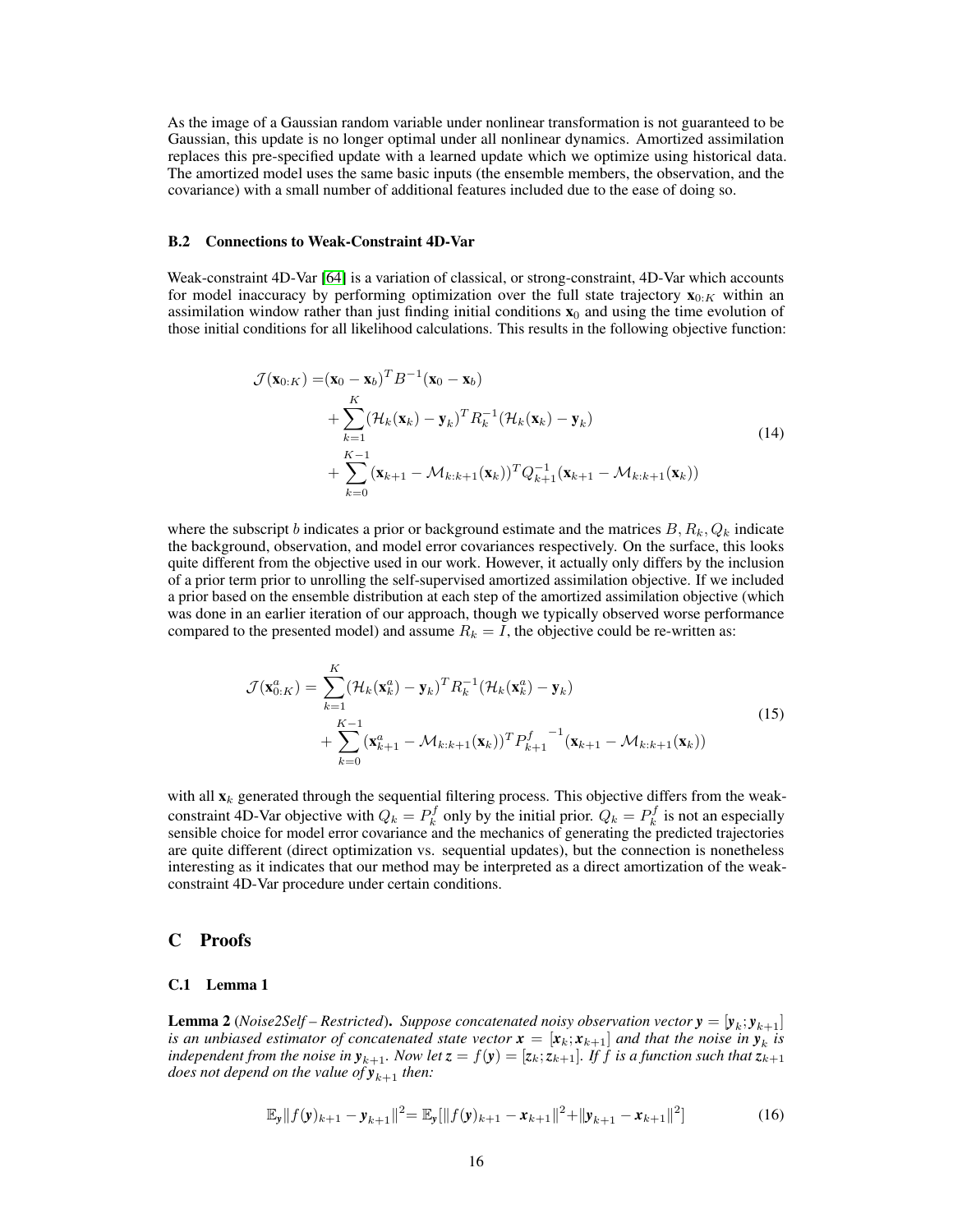*Proof:*

$$
\mathbb{E}_{\mathbf{y}}||f(\mathbf{y})_{k+1} - \mathbf{y}_{k+1}||^{2} = \mathbb{E}_{\mathbf{y}}||(f(\mathbf{y})_{k+1} - \mathbf{x}_{k+1}) - (\mathbf{y}_{k+1} - \mathbf{x}_{k+1})||^{2}](17)
$$
\n
$$
= \mathbb{E}_{\mathbf{y}}[||f(\mathbf{y})_{k+1} - \mathbf{x}_{k+1}||^{2} + ||\mathbf{y}_{k+1} - \mathbf{x}_{k+1}||^{2} - 2\langle f(\mathbf{y})_{k+1} - \mathbf{x}_{k+1}, \mathbf{y}_{k+1} - \mathbf{x}_{k+1}\rangle] \tag{18}
$$
\n
$$
= \mathbb{E}_{\mathbf{y}}[||f(\mathbf{y})_{k+1} - \mathbf{x}_{k+1}||^{2} + ||\mathbf{y}_{k+1} - \mathbf{x}_{k+1}||^{2}] - 2\sum_{j=1}^{d} \mathbb{E}_{\mathbf{y}}[(f(\mathbf{y})_{k+1}^{(j)} - \mathbf{x}_{k+1}^{(j)}) (\mathbf{y}_{k+1}^{(j)} - \mathbf{x}_{k+1}^{(j)})]
$$
\n
$$
= \mathbb{E}_{\mathbf{y}}[||f(\mathbf{y})_{k+1} - \mathbf{x}_{k+1}||^{2} + ||\mathbf{y}_{k+1} - \mathbf{x}_{k+1}||^{2}] - 2\sum_{j=1}^{d} \mathbb{E}_{\mathbf{y}}[f(\mathbf{y})_{k+1}^{(j)} - \mathbf{x}_{k+1}^{(j)}] \mathbb{E}_{\mathbf{y}}[\mathbf{y}_{k+1}^{(j)} - \mathbf{x}_{k+1}^{(j)}]
$$
\n(19)

$$
(20)
$$

$$
= \mathbb{E}_{\mathbf{y}}[\|f(\mathbf{y}_{k+1}) - \mathbf{x}_{k+1}\|^2 + \|\mathbf{y}_{k+1} - \mathbf{x}_{k+1}\|^2].
$$
\n(21)

Note that the superscript  $j$  indicates vector element indices while the subscript corresponds to block entries corresponding to time indices. Statement (7) uses Fubini's theorem to move the expectation integral into the summation. We then use the assumed independence of  $f(y)_{k+1}^{(j)}$  and  $y_{k+1}^{(j)}$  to convert the expectation of the product of independent random variables into the product of expectations. Finally,  $\mathbb{E}_y[\mathbf{y}_{k+1}^{(j)} - \mathbf{x}_{k+1}^{(j)}] = 0$  as  $\mathbf{y}_{k+1}^{(j)}$  is an unbiased estimator of  $\mathbf{x}_{k+1}^{(j)}$ , resulting in the final term vanishing and giving us the stated identity.

#### C.2 Proposition 1

Proposition 3 (Zero Loss Regime). *Under the stated assumptions, let*  $f_\theta$  *denote a family of functions*  $\alpha$ *parameterized by*  $\theta$  *for which*  $\min_{\theta} \mathcal{L}^f(\theta) = 0$ . For any  $\hat{\theta}$  which achieves this minimum, it is also *true that*  $\mathcal{L}^a(\theta) = 0$  *and that*  $\theta$  *is in set of minimizers of*  $\mathbb{E}_{y_{0:K}}[\mathcal{L}^{ssf}(\theta)].$ 

*Proof:* Plug in  $\mathcal{M}_{k:k+1} \circ f_{\theta}(\mathbf{x}_k^f, \mathbf{y}_k)$  as the function used in Lemma [2.](#page-15-0) This obeys the assumptions that  $f(\mathbf{y}_k)$  is independent from  $\mathbf{y}_{k+1}$  as observation noise is assumed to be uncorrelated in time and the composition predicts  $y_{k+1}$  based entirely on prior information. Since the supervised component of the loss is zero, the expected self-supervised loss consists only of the irreducible variance term and thus is also minimized.

For the analysis loss, assumption 1 gives us that the solution to the initial value problem is unique and therefore the preimage of  $\mathcal{M}_{k:k+1}$  contains a single point for all inputs in the range of  $\mathcal{M}_{k:k+1}$ . Since our forecast is produced by applying the operator, the forecast is clearly in the range of the operator. Thus, if  $\mathcal{M}_{k:k+1} \circ f_{\theta}(\cdot) = x_{k+1}$  then  $f_{\theta}(\cdot) = x_k$  resulting in an analysis loss of zero as well.

#### C.3 Proposition 2

Proposition 4 (Non-zero Loss Regime). *Under the previously stated assumptions, the supervised analysis loss can be bounded by the supervised forecast loss as:*

$$
\frac{1}{K-1}\sum_{k=1}^{K-1}\left\|\left(\frac{1}{m}\sum_{i=1}^m f_{\theta}(\cdot)\right)\right)-\mathbf{x}_k\right\| \le \frac{e^{L(\tau_{k+1}-\tau_k)}}{K-1}\sum_{k=1}^{K-1}\max_{i\in[m]}\left\|\mathcal{M}_{k:k+1}\circ f_{\theta}(\mathbf{x}_{i,k}^f,\cdot)-\mathbf{x}_k\right\| \tag{22}
$$

*Proof:* We construct the bound using the Lypanuov spectrum of the system defined by dynamics g. The Lyapunov exponents of the system characterize the rate of separation of perturbed system states. Since we are bounding the separation at an earlier time point by the separation at a later time, the relevant quantity is the the minimal Lyapunov exponent  $\lambda_1$ , which assuming the value is negative, bounds the rate at which perturbations in the initial conditions can shrink:

$$
\left\|\mathcal{M}_{k:k+1} \circ f_{\theta}(\mathbf{x}_{i,k}^f, \cdot) - \mathbf{x}_{k+1}\right\| \geq e^{\lambda_1(\tau_{k+1} - \tau_k)} \left\| f_{\theta}(\mathbf{x}_{i,k}^f, \cdot) - \mathbf{x}_k\right\| \tag{23}
$$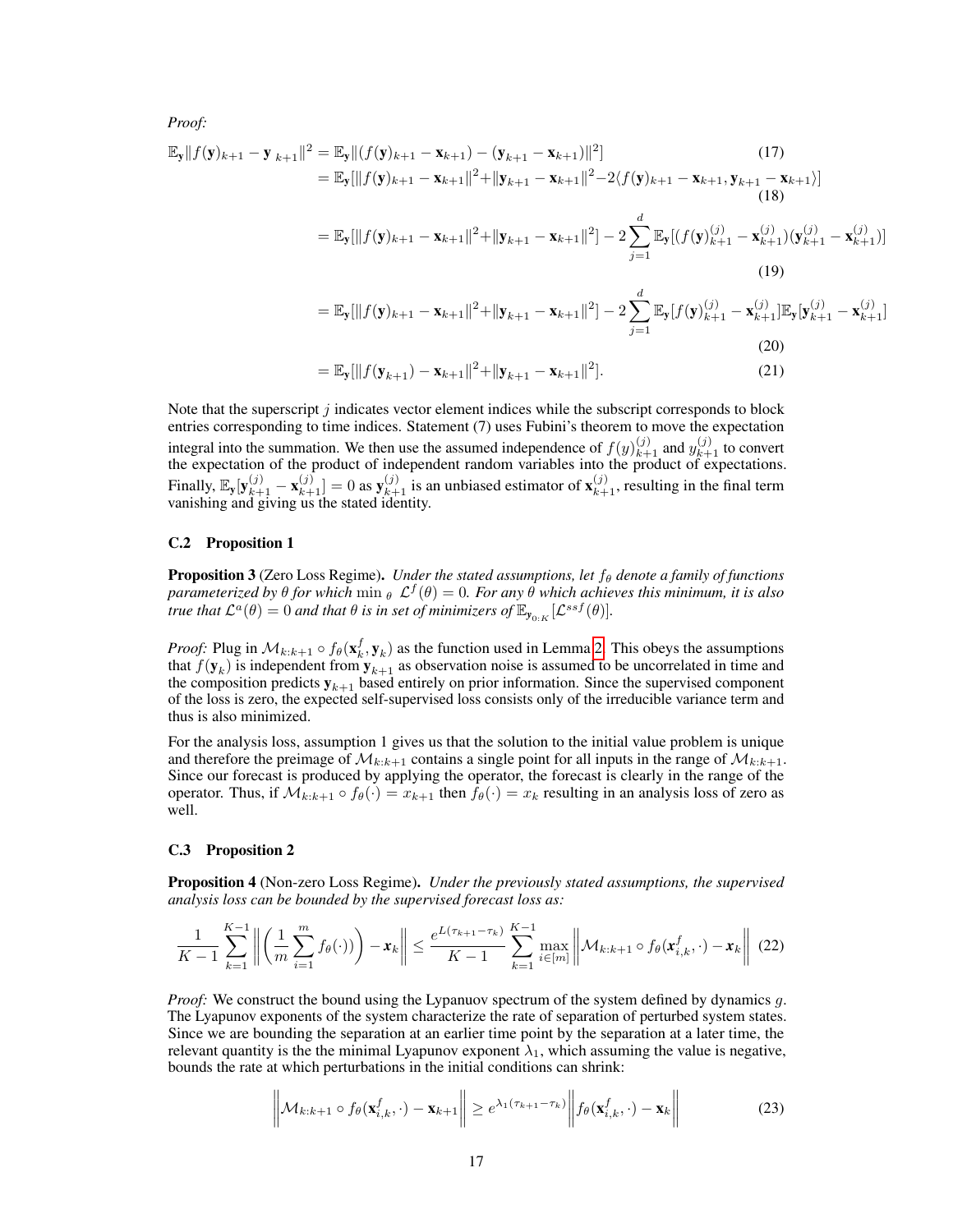<span id="page-17-1"></span>

Figure 9: The process for learning to use unknown observation operators. In this example  $\mathcal{H}_2$  is learned from data.

The Lyapunov exponents are inherently local properties, but as  $g$  is  $L$ -Lipschitz, we can globally bound the Lyapnuov exponents  $|\lambda_i| \leq L$  for all  $i = 1, \dots, d$ . Plugging this in and rearranging, we get:

$$
\left\| f_{\theta}(\mathbf{x}_{i,k}^f, \cdot) - \mathbf{x}_k \right\| \leq e^{L(\tau_{k+1} - \tau_k)} \left\| \mathcal{M}_{k:k+1} \circ f_{\theta}(\mathbf{x}_{i,k}^f, \cdot) - \mathbf{x}_{k+1} \right\| \tag{24}
$$

which using linearity and the fact that the maximum distance from an ensemble member cannot exceed the distance from the mean of the ensemble yields the stated bound.

## D Incomplete or Unknown Observations

#### D.1 Incomplete Observations

We experimented with two approaches for incorporating partial observations with known observation operators into convolutional architectures. In both, we incorporated an additional channel with indicators of .1 if the coordinate was observed and -.1 if the coordinate was not observed. The simpler of the two approaches was simply to pass a value of zero in the observation channel for all unobserved coordinate.

The second approach, which was used in our experiments, used partial observations as an opportunity to cross-pollinate the update with information from other ensemble members. In

<span id="page-17-0"></span>

Figure 8: Partial observations were included in the convolutional architecture by replacing missing values with forecast values from a shuffled ensemble.

this approach (Figure [8\)](#page-17-0), each observation channel consisted of the actual observed values in the coordinates that were observed while the missing information was replaced with the forecast values from other ensemble members. The information from the ensemble was treated as though it was part of the observation in that the imputed values were detached from the computation graph so that no gradient information flowed backwards through this process.

#### D.2 Unknown Observation Operators

While not the focus of our work, amortized assimilation does admit a natural approach for learning observation operators which we describe here (Figure [9\)](#page-17-1). We do not evaluate the loss based on unknown observation operators. Instead, the unknown observation type is processed by an additional independent neural network whose architecture may depend on the data type of the unknown input. This learned observation operator is then trained using only gradient information flowing backwards through the differentiable simulation from losses evaluated using future, known observation types. This enables direct assimilation of data types without direct mapping to state variables like hyperspectral imaging or other satellite-derived information.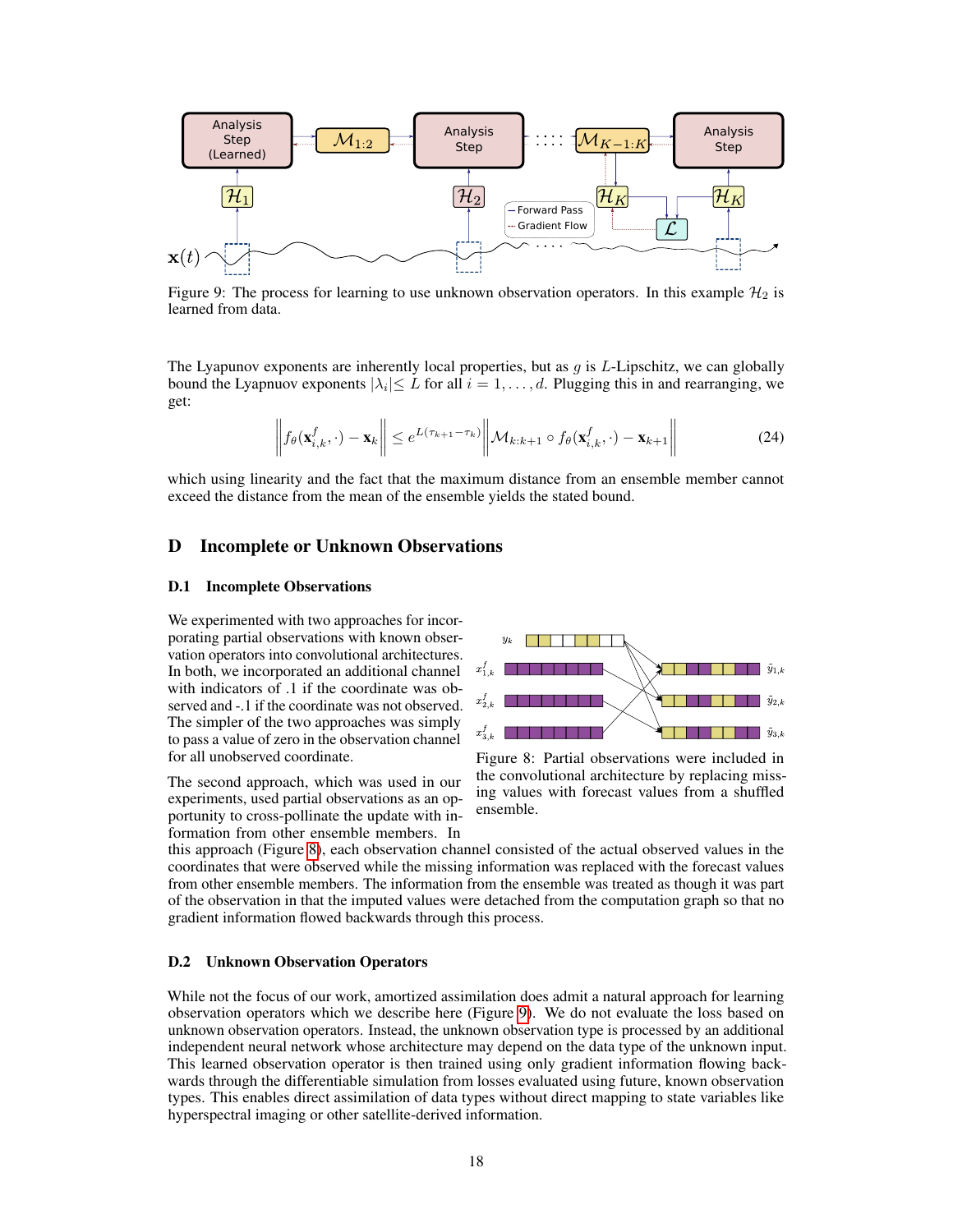<span id="page-18-0"></span>

Figure 10: Outline of neural network architecture used for learned assimilation step in all experiments.

# E Experiment Settings

## E.1 L96 and VL20

All experiments used the same architecture outline as Figure [10.](#page-18-0) For L96 and VL20, all convolutional filters had width 5 with circular padding of 2. Each layer, apart from the final readout layer, used 64 convolutional filters. Six channels of memory were used. Dropout was set to .2. We used a covariance width of 3, indicating that channels were included for the coordinate variance and covariances with the coordinates to the left and right of the current entry. Training was done using mini-batches of size 64.

## E.2 KS Equation

The KS experiments used the same architecture as the L96 and VL20 experiments but with slightly different hyperparameter settings. For these experiments, we used a 64 filters per layer with a filter size of 7 and circular padding of size 3. The dropout rate was set to .2 and the covariance width was set to 5. Memory depth was set to 4. The system was discretized uniformly into 128 spatial coordinates and training used mini-batches of size 32.

## E.3 Hyperparameter Search

We tuned the comparison methods on validation sets generated from 5 different initial conditions through a grid search. This grid search was performed independently for each tested dynamical system, ensemble size, and noise level. For testing, the parameters giving the highest average RMSE over the starting conditions were used. The parameters searched are listed in table [2.](#page-19-0)

The AmEnF was tuned in a more ad-hoc manner with variables moved up or down the ladder of available options when instabilities occurred. This primarily affected the initial learning rate as we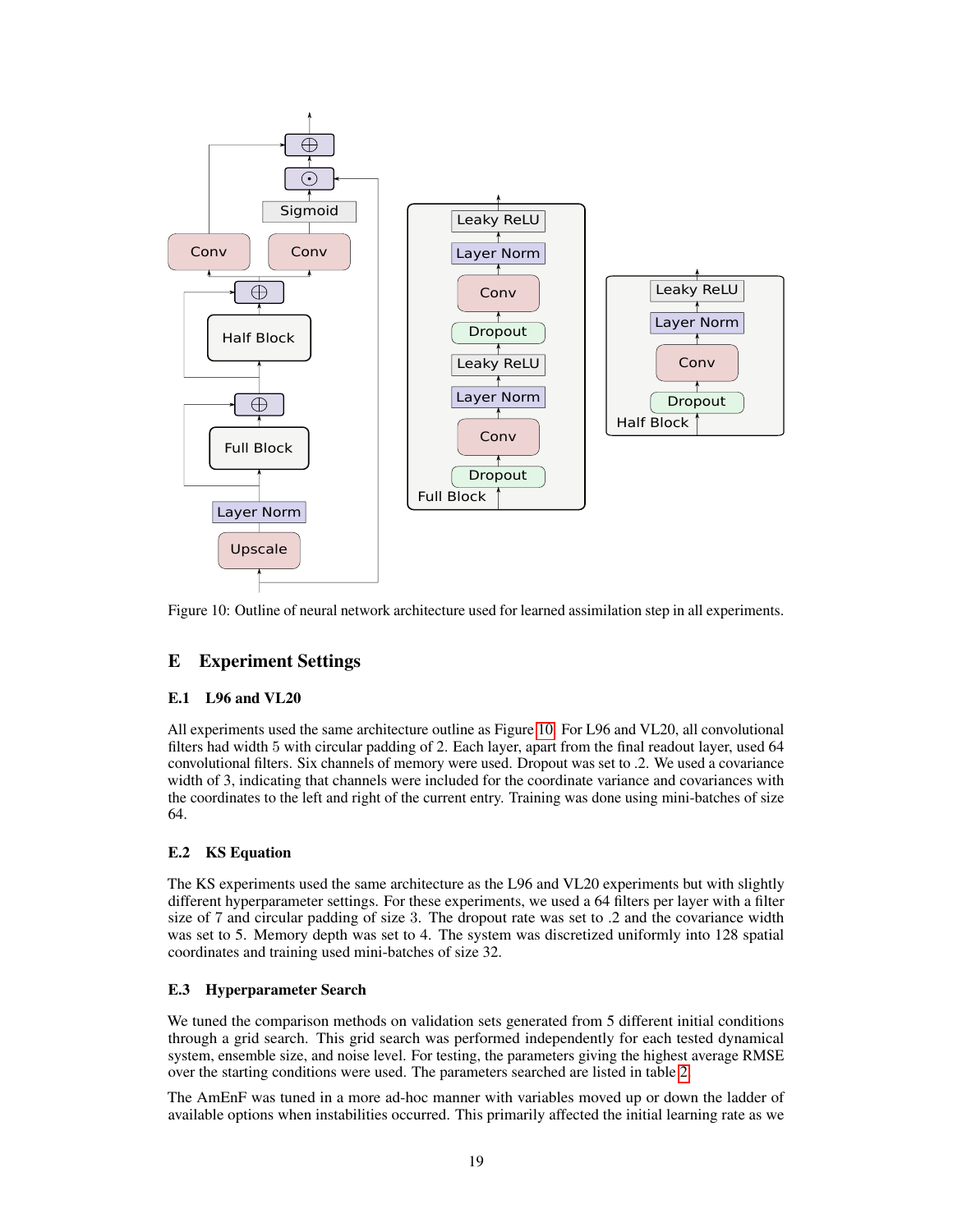found the approach was largely agnostic to sensible settings of the dropout rate while performance generally improved with longer sequences during training at the expense of additional memory consumption. Note: for the AmEnF, this only includes parameters explored while tuning the presented architecture. Decisions on number of filters and batch sizes were made to fully utilize available GPU memory subject to the state size of the dynamical system, the number of unrolled steps, and the ensemble size. All AmEnF models were trained with an ensemble size of  $m = 10$  and tested using ensembles of various sizes.

<span id="page-19-0"></span>

| Method       | Parameter                  | Range                                                                |
|--------------|----------------------------|----------------------------------------------------------------------|
| 4D-Var       | B                          | {Historical Covariance, $I$ }                                        |
|              | <b>B-Scale</b>             | $\{.1, .2, .4, 1, 1.25, 1.5, .75, 2, 2.25, 2.5, 3\}$                 |
| <b>LETKF</b> | Inflation                  | $\{1.00, 1.01, 1.02, 1.04, 1.07, 1.1, 1.2, 1.4, 1.7, 2.00\}$         |
|              | Rotation                   | {True, False}                                                        |
|              | <b>Localization Radius</b> | $\{0.1, 0.2, 0.4, 0.7, 1.0, 2.0, 4.0, 7.0, 10.0, 20.0, 40.0, 70.0\}$ |
| iEnKS        | Inflation                  | $\{1.00, 1.01, 1.02, 1.04, 1.07, 1.1, 1.2, 1.4, 1.7, 2.00\}$         |
|              | Rotation                   | {True, False}                                                        |
| AmEnF        | Dropout Rate               | $\{.1, .2, .3, .5\}$                                                 |
|              | Initial Learning Rate      | ${1e-2, 5e-3, 1e-3, 8e-4, 5e-4, 3e-4, 1e-4}$                         |
|              | Steps per Training Seq     | $\{1, 10, 20, 40\}$                                                  |

Table 2: Hyperparameter search space.

## F Paper Checklist

- 1. For all authors...
	- (a) Do the main claims made in the abstract and introduction accurately reflect the paper's contributions and scope? [Yes]
	- (b) Did you describe the limitations of your work? [Yes]
	- (c) Did you discuss any potential negative societal impacts of your work? [N/A]
	- (d) Have you read the ethics review guidelines and ensured that your paper conforms to them? [Yes]
- 2. If you are including theoretical results...
	- (a) Did you state the full set of assumptions of all theoretical results? [Yes] They're listed immediately before the theoretical results are discussed.
	- (b) Did you include complete proofs of all theoretical results? [Yes] In the supplementary materials.
- 3. If you ran experiments...
	- (a) Did you include the code, data, and instructions needed to reproduce the main experimental results (either in the supplemental material or as a URL)? [Yes] Yes, the code is included in a linked repository
	- (b) Did you specify all the training details (e.g., data splits, hyperparameters, how they were chosen)? [Yes] though moved to the supplement for space reasons
	- (c) Did you report error bars (e.g., with respect to the random seed after running experiments multiple times)? [Yes] Yes, all comparisons to other methods include error bars
	- (d) Did you include the total amount of compute and the type of resources used (e.g., type of GPUs, internal cluster, or cloud provider)? [Yes] The hardware used was listed.
- 4. If you are using existing assets (e.g., code, data, models) or curating/releasing new assets...
	- (a) If your work uses existing assets, did you cite the creators? [Yes] Yes. All existing libraries are cited under experiments
	- (b) Did you mention the license of the assets?  $[N<sub>o</sub>]$
	- (c) Did you include any new assets either in the supplemental material or as a URL? [No]